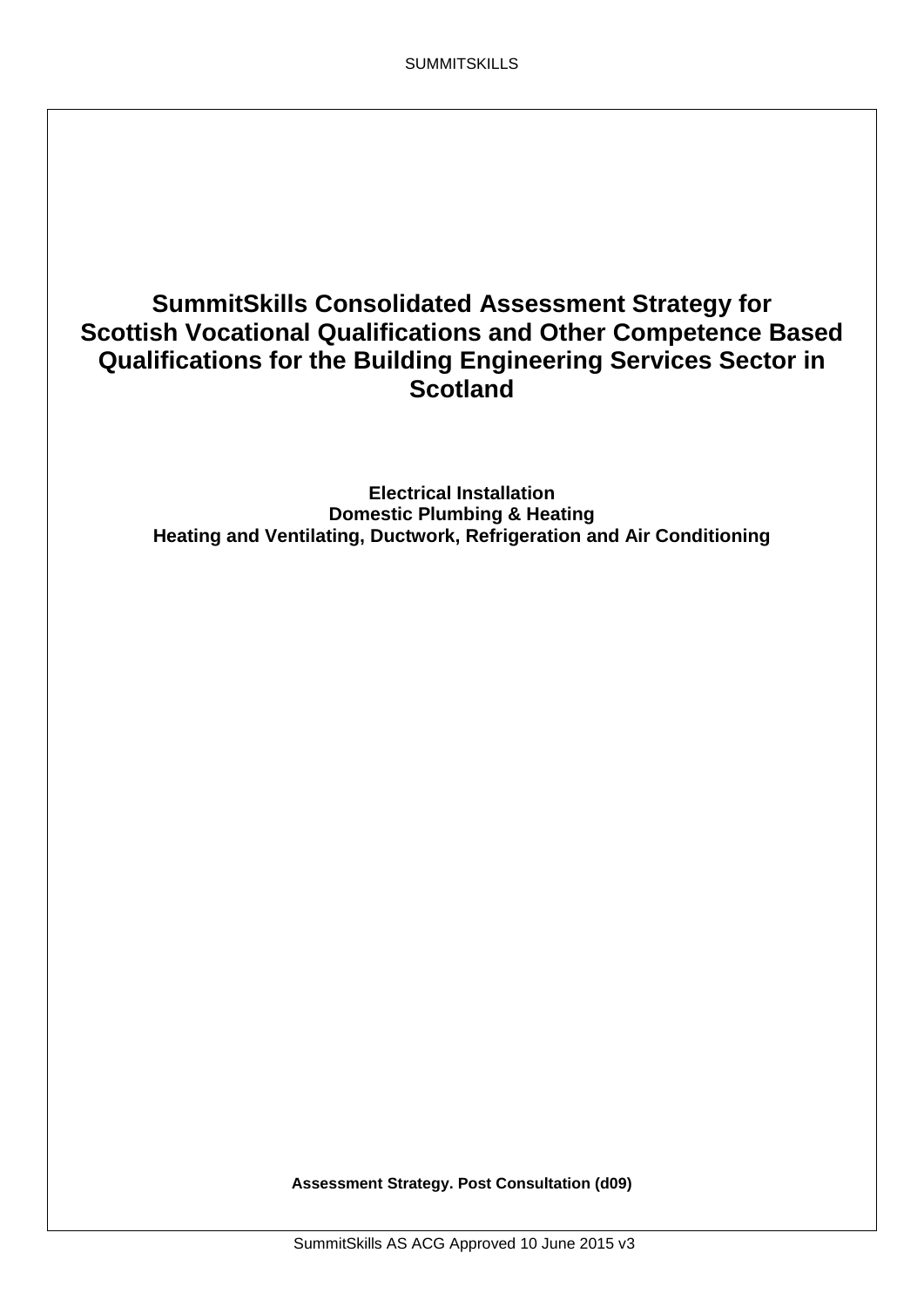# **CONTENTS**

| 1. |                                                                                                                      |  |  |  |  |
|----|----------------------------------------------------------------------------------------------------------------------|--|--|--|--|
| 2. |                                                                                                                      |  |  |  |  |
| 3. |                                                                                                                      |  |  |  |  |
| 4. |                                                                                                                      |  |  |  |  |
| 5. |                                                                                                                      |  |  |  |  |
|    |                                                                                                                      |  |  |  |  |
| 6. |                                                                                                                      |  |  |  |  |
|    |                                                                                                                      |  |  |  |  |
|    | Annex 2 - The requirements of Assessors, Internal Verifiers and External Verifiers for Building Services Engineering |  |  |  |  |
|    |                                                                                                                      |  |  |  |  |
|    | Annex 4 – Arrangements between organisations providing the facilities for the "Assessment of Occupational            |  |  |  |  |
|    |                                                                                                                      |  |  |  |  |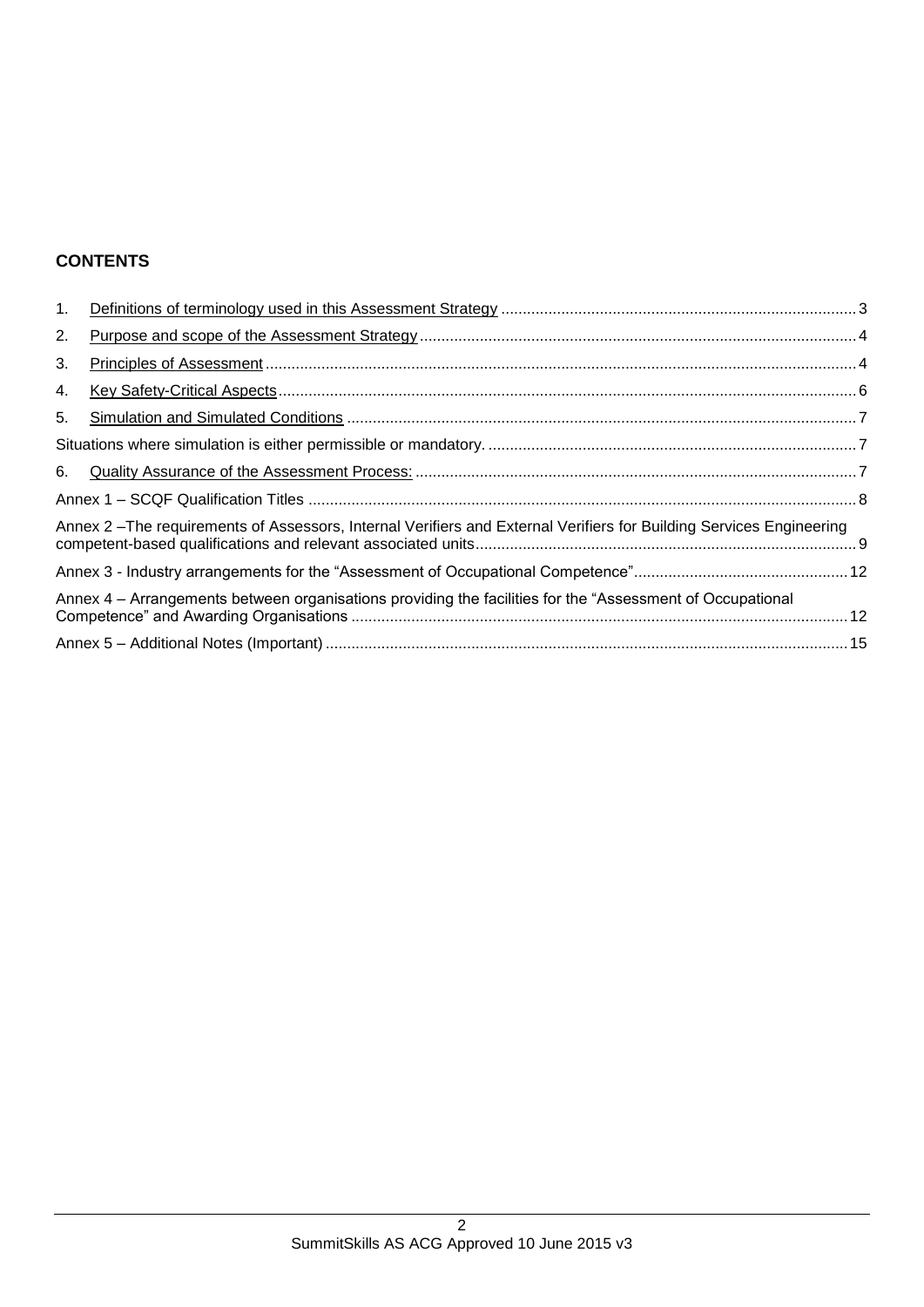# 1. Definitions of terminology used in this Assessment Strategy

| <b>Terminology</b>                            | <b>Explanation/Definition</b>                                                                                                                                                                                                                                                                                                                                                                                                                                                                                                                                                                                            |  |  |  |  |  |
|-----------------------------------------------|--------------------------------------------------------------------------------------------------------------------------------------------------------------------------------------------------------------------------------------------------------------------------------------------------------------------------------------------------------------------------------------------------------------------------------------------------------------------------------------------------------------------------------------------------------------------------------------------------------------------------|--|--|--|--|--|
| <b>SCQF</b>                                   | Scottish Credit and Qualifications Framework.                                                                                                                                                                                                                                                                                                                                                                                                                                                                                                                                                                            |  |  |  |  |  |
| "SVQ"                                         | The term "SVQ" is used to identify a Scottish Vocational Qualification                                                                                                                                                                                                                                                                                                                                                                                                                                                                                                                                                   |  |  |  |  |  |
| Occupational<br>Competence                    | The knowledge, understanding and skills needed by an individual to carry out a<br>particular job role/responsibility safely and in accordance with approved industry and<br>technical standards and working practices.                                                                                                                                                                                                                                                                                                                                                                                                   |  |  |  |  |  |
| Assessment of<br>Occupational<br>Competence   | A term specifically relating to a means of assessment of the units and qualifications<br>that are the subject of this assessment strategy. It is an independent holistic<br>assessment of the learner's occupational competence via an assessment process as<br>determined by the industry and endorsed by SummitSkills and the Awarding<br>Organisation(s). It refers to all aspects of SVQ assessment including the Final<br>Integrated Competence Assessment (FICA) for the Electrical Installation and the Final<br>Competence Assessment (FCA) for the Domestic Plumbing and Heating and HVACR<br>vocational areas. |  |  |  |  |  |
| National<br>Occupational<br>Standards (NOS)   | Standards of performance which specify what an individual needs to be able to do,<br>know and understand to demonstrate their competence in the workplace.                                                                                                                                                                                                                                                                                                                                                                                                                                                               |  |  |  |  |  |
| Knowledge Unit                                | A unit that gives the learner the opportunity to demonstrate their knowledge and<br>understanding of identified topics and subject areas.                                                                                                                                                                                                                                                                                                                                                                                                                                                                                |  |  |  |  |  |
| Performance Unit                              | A unit that gives the learner the opportunity to demonstrate they have the practical<br>skills that are in keeping with the relevant National Occupational Standards for<br>identified activities.                                                                                                                                                                                                                                                                                                                                                                                                                       |  |  |  |  |  |
| Competence Unit                               | A unit that gives the learner the opportunity to demonstrate their understanding and<br>application of specific knowledge and practical skills and is assessed in a realistic work<br>environment or, where naturally occurring evidence is scarce, through simulated<br>conditions using particularly identified "relevant practical activities".                                                                                                                                                                                                                                                                       |  |  |  |  |  |
| Simulation and<br><b>Simulated Conditions</b> | An environment in which simulated activities take place involving the replication of a<br>real working environment. The criteria for which must be to supply fit-for-purpose tools,<br>equipment, full-size components, realistic deadlines and other commercial<br>requirements.                                                                                                                                                                                                                                                                                                                                        |  |  |  |  |  |
| <b>Realistic Working</b><br>Environment       | An environment in which real work activities take place under real working conditions in<br>keeping with real commercial situations                                                                                                                                                                                                                                                                                                                                                                                                                                                                                      |  |  |  |  |  |
| Independent<br>Assessment<br><b>Structure</b> | The independent assessment structure must not be a part of the learner's working or<br>training environment and will provide facilities for assessment<br>in keeping with the industry arrangements (See Annex 3). Therefore, the learner will be<br>independently assessed by an independent assessor in<br>keeping with an industry<br>determined specification.                                                                                                                                                                                                                                                       |  |  |  |  |  |
| Key safety-critical<br>Aspects                | Any "technical" activity with the potential to harm/damage personnel/property if carried<br>out incorrectly (See section 4).                                                                                                                                                                                                                                                                                                                                                                                                                                                                                             |  |  |  |  |  |
| <b>Technically critical</b>                   | Any activity that is fundamental to the safe and efficient operation of equipment,<br>components and systems.                                                                                                                                                                                                                                                                                                                                                                                                                                                                                                            |  |  |  |  |  |
| SSO                                           | Standards Setting Organisation (SummitSkills is SSO for the BES Sector                                                                                                                                                                                                                                                                                                                                                                                                                                                                                                                                                   |  |  |  |  |  |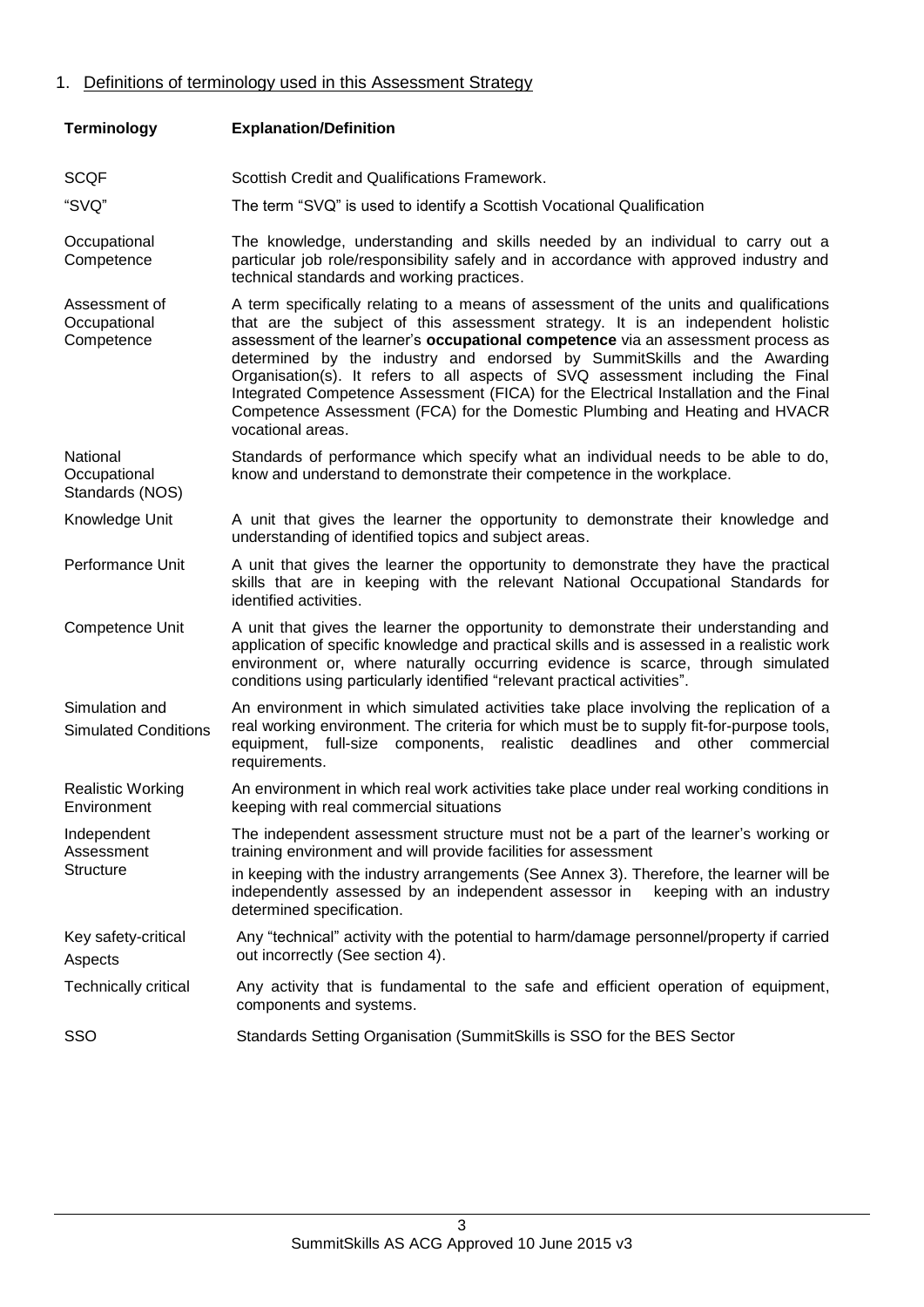## 2. Purpose and scope of the Assessment Strategy

The purpose of this assessment strategy is to ensure that qualifications and associated units that attest to occupational competence in an identified role are;

- $\triangleright$  Based on the relevant approved National Occupational Standards
- $\triangleright$  Assessed to industry endorsed assessment principles and methodologies
- $\triangleright$  Fit for purpose
- $\triangleright$  Confirm occupational competence

The assessment of units within a qualification structure which are available as "stand alone units" must also be undertaken in accordance with this assessment strategy to ensure that assessment requirements and methodologies are consistently applied in accordance with the principles of the "Assessment of Occupational Competence". Units can be identified as;

- $\triangleright$  Knowledge Units
- Performance Units
- **▶ Competence Units**

Note: SVQ qualification structures are designed by directly using NOS as units of competence.

2.1 The scope of this Assessment Strategy relates to relevant SVQs and CBQs and any associated units for the principal industries in the Building Engineering Services sector of Electrical Installation, Domestic Plumbing and Heating, Heating and Ventilation, Air Conditioning and Refrigeration. The full list of qualifications is provided in Annex 1. This Assessment Strategy outlines the principles and requirements to be applied to the assessment of knowledge, understanding, performance and/or competence for these qualifications and relevant associated units.

2.2 The qualifications identified in Annex 1 are set at "operative level" which in the context of this strategy is defined as:

*Those skilled individuals at level 3 (subject to their role) with responsibilities for the installation, maintenance, servicing and/or repair of the systems, services and equipment for climate control, communication, heating, lighting, power, security, water within the sector's principal industries of Electrical Installation, Domestic Plumbing and Heating, Heating and Ventilation, Air Conditioning and Refrigeration Air Conditioning and Refrigeration..* 

It should be noted that any additional "Occupational Competence Qualifications/Units" developed for the industries and occupations in the Building Engineering Service sector must be compliant with this assessment strategy. This includes amendments and revisions to those qualifications identified in Annex 1 and relevant associated units developed after the publication of this strategy.

- 2.3 This strategy is designed for qualifications and units that are delivered in accordance with the requirements of qualifications accredited by SQA Accreditation.
- 3. Principles of Assessment
- 3.1 Given the nature of the potentially hazardous work undertaken by operatives in the key industries of the Building Engineering Services sector (2.2), the methodology(s) of assessment that ensures the candidate is occupationally competent will be determined by the industry for which the qualification and relevant associated unit(s) is designed.
- 3.2 Qualifications attesting to "Occupational Competence" will have a structure that has been determined by SummitSkills.
- 3.3 Unit and qualification assessment requirements will set out the scope of evidence required in terms of components, equipment, enclosures, services, statutory and non-statutory regulations and industry standards and systems.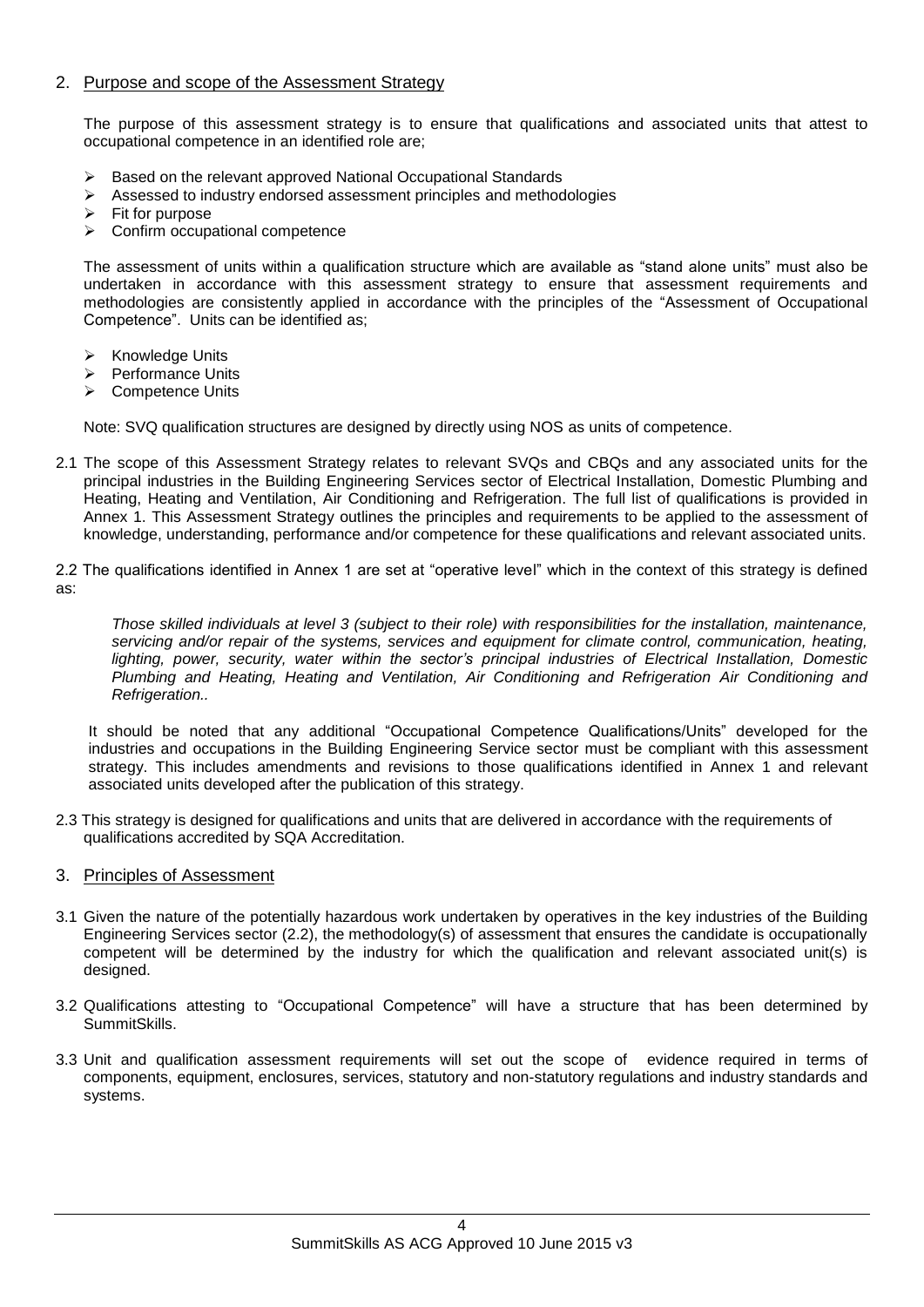#### 3.4 Methods of assessment

- 3.4.1 Knowledge Units projects/assignments, external written assessments/tests and professional discussion
- 3.4.2 Performance Units practical activities in the work place or as appropriate in simulated conditions
- 3.4.3 Competence Units Practical activities/assignments in simulated conditions. Identified knowledge is assessed in accordance with 3.4.1 above.
- 3.5 The assessment instruments for Knowledge Units must be as identified in The "Additional Information" of the unit, be fit-for-purpose and be one or more of:
	- 3.5.1 Knowledge tests centrally set, centrally marked, internally quality assured by the Centre(s) and external quality assured by the Awarding Organisation(s) who offer a unit(s) or qualification(s) identified in this strategy.
	- 3.5.2 Knowledge based projects or assignments that are centrally set, Centre marked, internal quality assured by the Centre(s) and externally quality assured by the Awarding Organisation(s) who offer a unit(s) or qualification(s) identified in this strategy.
	- 3.5.3 Knowledge based professional discussion that is centre devised following centrally specified guidance, Centre marked, internally quality assured by the Centre(s) and externally quality assured by the Awarding Organisation(s) who offer a unit(s) or qualification(s) identified in this strategy. Note that all HVACR assessments are centre-devised.
- 3.6 The environment in which the evidence and the quantity of evidence for **Performance Units** must be assessed, i.e. sourced from the real working environment or simulated conditions, will be detailed in the "Additional Requirements" for each Performance Unit. This could be applicable to all the Learning Outcomes in the unit or particular Learning Outcomes.
- 3.7 Evidence that is sourced from the real working environment for **Performance Units** must be naturally occurring and can be generated by;
	- 3.7.1 Direct observation of performance in the workplace by a qualified assessor and/or testimony from an expert witness subject to the activity being assessed (also see 3.6 above). This will be the primary source of evidence.
	- 3.7.2 Candidate's reflective account of performance.
	- 3.7.3 Work plans and work based products e.g. diagrams, drawings, specifications, customer testimony, authorised & authenticated photographs/ images and audio-visual records of work completed.
	- 3.7.4 Evidence from prior achievements that demonstrably match the requirements of the Performance Unit.
	- 3.7.5 Witness testimony (See Expert Witness Annex 2 2.4).
- 3.8 Meeting the assessment requirements of **Performance Units** (3.7) will need initial discussions and assessment planning between the learner and assessor, as an essential activity to identify opportunities to assess real working environment evidence, gaps that need to be filled or opportunities to recognise the prior achievement of the learner.
- 3.9 The assessment methodology for the assessment of a **Competence Unit** will be centrally-set or centre devised and centrally verified in keeping with design and assessment principles for the unit's assessment assignment, agreed between SummitSkills and the Awarding Organisations.
- 3.10 Competence must be demonstrated **consistently over a period of time and on more than one occasion** (e.g. using workplace evidence). However SummitSkills does not wish to stipulate what that period of time might be as this is a decision for the Assessor. Based on their own professional judgement Assessors must be capable of identifying when competence has been demonstrated by the learner.
- 3.11 Learners should not be put forward for an **"Assessment of Occupational Competence"** until they are **deemed ready to be assessed as competent**. This underpins the assumption that the learner has sufficient technical expertise, knowledge, skill and maturity to meet the expectations of employers in terms of "Occupational Competence".
- 3.12 The **"Occupational Competence"** of learners **must** be assessed in accordance with industry requirements as prescribed in Annex 3 and Annex 4 of this strategy.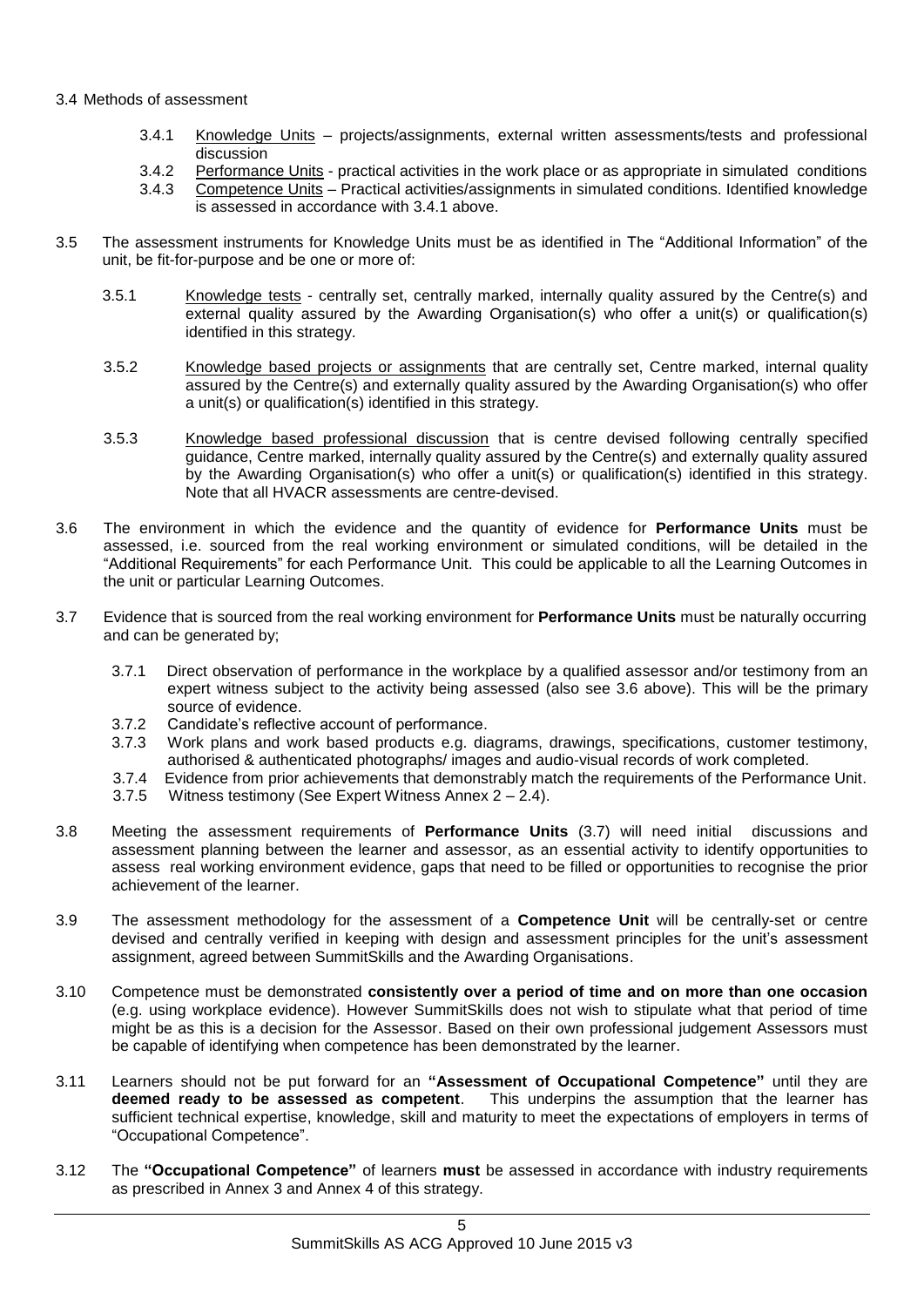# 4. Key Safety-Critical Aspects

Any demonstration of competence involving the key safety-critical aspects listed below must be a fundamental element of the **"Assessment of Occupational Competence"** as determined by the industry

|                                               |                                                                  | ➤ | Safe isolation, Termination and connection                                                                                                                                                                                                                                                                                                                                                                                                                                                                 |  |
|-----------------------------------------------|------------------------------------------------------------------|---|------------------------------------------------------------------------------------------------------------------------------------------------------------------------------------------------------------------------------------------------------------------------------------------------------------------------------------------------------------------------------------------------------------------------------------------------------------------------------------------------------------|--|
| <b>Electrical installation</b>                |                                                                  | ➤ | Inspection, testing and commissioning                                                                                                                                                                                                                                                                                                                                                                                                                                                                      |  |
|                                               |                                                                  | ➤ | Risk assessments and safe working practices                                                                                                                                                                                                                                                                                                                                                                                                                                                                |  |
|                                               |                                                                  | ➤ | Diagnosing and correcting faults                                                                                                                                                                                                                                                                                                                                                                                                                                                                           |  |
|                                               |                                                                  | ➤ | Activities related to limited scope electrical work                                                                                                                                                                                                                                                                                                                                                                                                                                                        |  |
|                                               |                                                                  |   | As relevant, the installation, connection and                                                                                                                                                                                                                                                                                                                                                                                                                                                              |  |
| <b>Heating and Ventilating</b><br>/ Duct work |                                                                  | ➤ | servicing/maintenance of fuel systems and equipment - gas;<br>oil; solid fuel                                                                                                                                                                                                                                                                                                                                                                                                                              |  |
|                                               |                                                                  | ≻ | As relevant, the installation, connection and<br>servicing/maintenance of hot/cold water systems and<br>equipment - unvented water; backflow prevention                                                                                                                                                                                                                                                                                                                                                    |  |
|                                               |                                                                  | ➤ | As relevant, the installation, connection and<br>service/maintenance of ductwork systems and equipment                                                                                                                                                                                                                                                                                                                                                                                                     |  |
| <b>Refrigeration and Air Conditioning</b>     |                                                                  | ➤ | Activities relating to F Gas installations/service and<br>maintenance                                                                                                                                                                                                                                                                                                                                                                                                                                      |  |
|                                               |                                                                  | ➤ | Activities relating to limited scope electrical work                                                                                                                                                                                                                                                                                                                                                                                                                                                       |  |
|                                               |                                                                  | ➤ | Thermal pipe joining methods - welding; brazing; soldering<br>activities                                                                                                                                                                                                                                                                                                                                                                                                                                   |  |
|                                               |                                                                  | ➤ | Assessment and Certification as required by F Gas and<br><b>Ozone Depleting Substances Regulations</b>                                                                                                                                                                                                                                                                                                                                                                                                     |  |
|                                               |                                                                  | ➤ | Handling of refrigerants (ODS, Ammonia, HC and CO <sub>2</sub> )                                                                                                                                                                                                                                                                                                                                                                                                                                           |  |
|                                               | <b>Domestic Plumbing and Heating</b>                             | ➤ | Activities related to limited scope electrical work - Candidates<br>must be assessed under a 3:1 ratio of candidates to assessor<br>for limited scope electrical work associated with plumbing.                                                                                                                                                                                                                                                                                                            |  |
|                                               |                                                                  | ➤ | As relevant, the installation, connection and<br>servicing/maintenance of fuel systems and equipment - gas;<br>oil; solid fuel                                                                                                                                                                                                                                                                                                                                                                             |  |
|                                               |                                                                  | ⋗ | As relevant, the installation, connection and<br>servicing/maintenance of hot/cold water systems and<br>equipment - unvented water; backflow prevention                                                                                                                                                                                                                                                                                                                                                    |  |
|                                               |                                                                  | ➤ | Competence in the undernoted areas must meet the minimum<br>standards laid down by the *appropriate body listed below and<br>for an SVQ candidate on achievement of the full SVQ result in<br>separate operative registration/recognition with the<br>appropriate body. This in normal course will require a<br>candidate as part of their SVQ to undertake bespoke training<br>leading to an assessment in order to meet the requirements of<br>the appropriate registration/certification/industry body. |  |
|                                               | SVQ: this part is not delivered at 1st                           |   | Water Byelaws (2014)- (WRAS)<br>$\circ$                                                                                                                                                                                                                                                                                                                                                                                                                                                                    |  |
|                                               | and 2nd year and is delivered as one<br>of the options in year 3 |   | Unvented Hot Water - Building<br>$\circ$<br>Regulations/Standards                                                                                                                                                                                                                                                                                                                                                                                                                                          |  |
| $\bullet$                                     | SVQ: Energy efficiency is not                                    |   | Energy Efficiency - Building Regulations/Standards<br>$\circ$                                                                                                                                                                                                                                                                                                                                                                                                                                              |  |
|                                               | delivered as a separate competency                               |   | *Gas - Statutory Gas Registration Body<br>$\circ$                                                                                                                                                                                                                                                                                                                                                                                                                                                          |  |
|                                               |                                                                  |   | *Oil - OFTEC<br>$\circ$                                                                                                                                                                                                                                                                                                                                                                                                                                                                                    |  |
|                                               |                                                                  |   | *Solid Fuel - HETAS<br>$\circ$                                                                                                                                                                                                                                                                                                                                                                                                                                                                             |  |
|                                               |                                                                  |   | Electrical - Limited scope electrical work<br>$\circ$                                                                                                                                                                                                                                                                                                                                                                                                                                                      |  |
|                                               |                                                                  |   | Emergent Technologies - *MCS or equivalent<br>$\circ$                                                                                                                                                                                                                                                                                                                                                                                                                                                      |  |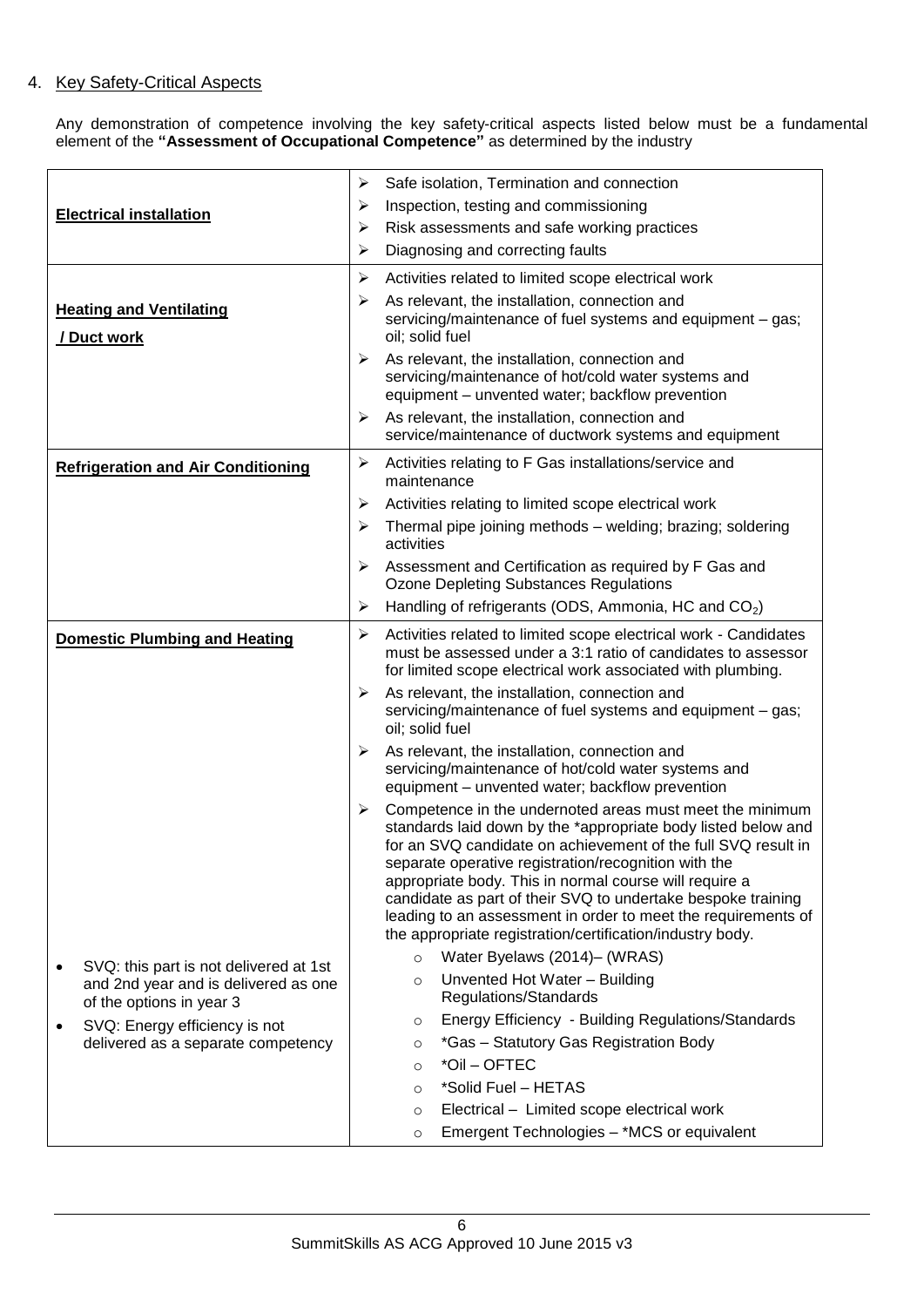## 5. Simulation and Simulated Conditions

#### **Situations where simulation is either permissible or mandatory.**

#### 5.1. Permissible:

Simulation can take place in those rare circumstances where the opportunities to collect naturally occurring evidence are limited or absent and the learner lacks evidence for completion of the unit. However, this scenario is anticipated to be rare in relation to the qualifications and the units to which this strategy applies given the inherent flexibility of the evidence-gathering process. Simulation must be agreed in advance between the EV and Industry Regulators.

#### 5.2. Mandatory:

Simulation **must take** place for industry identified key-safety critical aspects (Section 4) of the qualification as listed in Annex 1 and their relevant associated units.

The activities that will be undertaken demonstrating competence in these areas are contained within each industry's **"Assessment of Occupational Competence"** arrangement and this must NOT be undertaken before the learner has demonstrated sufficient technical expertise, knowledge, skill and maturity.

#### **Where simulation does take place it must be in a realistic working environment and an independent assessment structure. (See definitions).**

Reasons for the use of simulation should be made clear and agreed by the Awarding Organisation, External Verifier and SummitSkills the SSO.

#### 6. Quality Assurance of the Assessment Process:

The assessment requirements for SVQs and units therein identified in Annex 1 of this Assessment Strategy **must** be, in terms of process and quality assurance, compliant with all relevant Awarding Organisation criteria and guidance.

#### **Knowledge units must be assessed in accordance with 3.5 above.**

The requirements of Assessors, Internal and External Verifiers are detailed in **Annex 2.**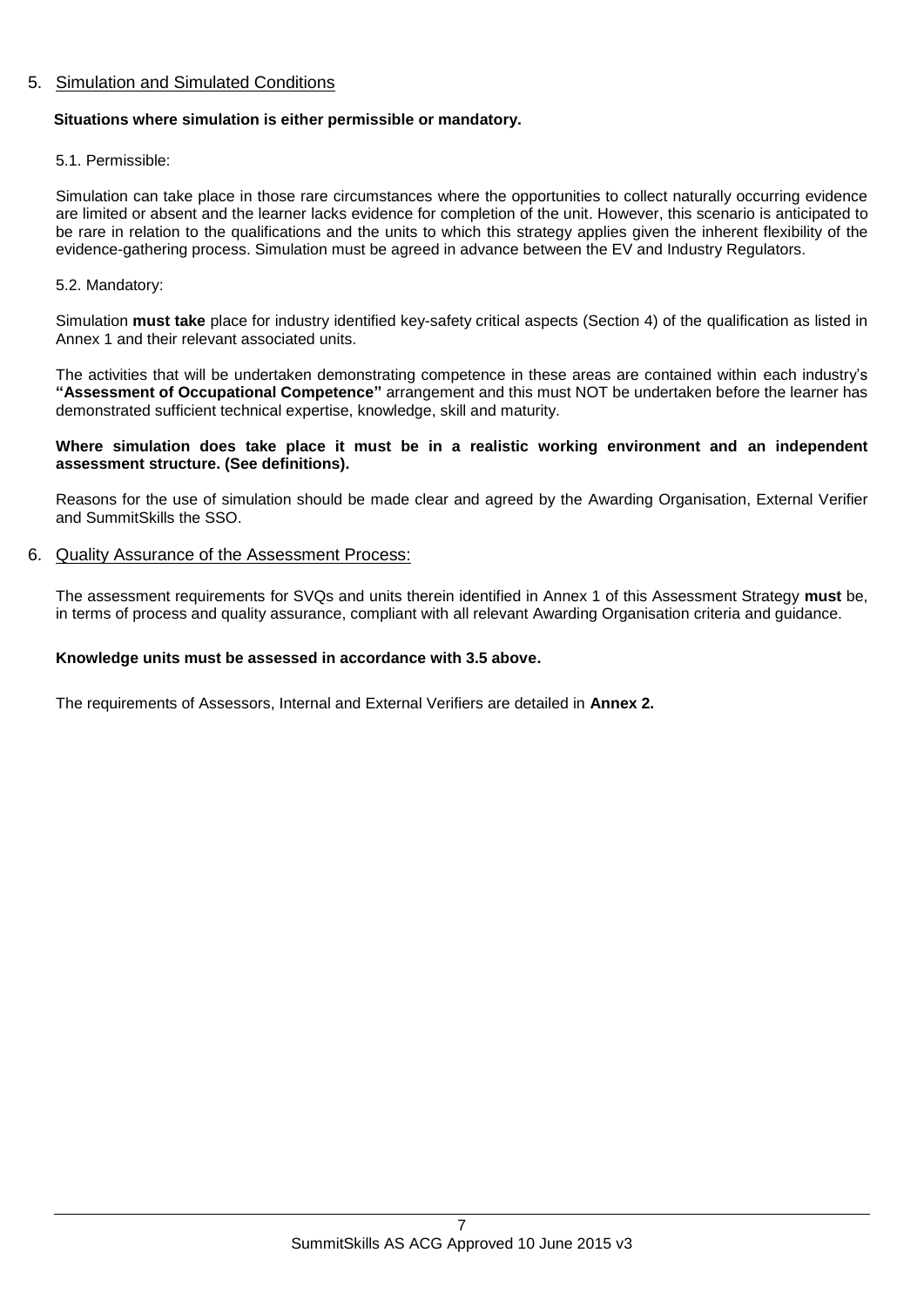# **Annex 1 – SCQF Qualification Titles**

# **ELECTRICAL INSTALLATION**

SVQ 3 Electrical Installation at SCQF Level 7

# **HEATING, VENTILATION, DUCTWORK, REFRIGERATION & AIR CONDITIONING**

- SVQ 3 Heating and Ventilating Industrial and Commercial Installation at SCQF 6
- SVQ 3 Service, Maintain and Commission Building Engineering Services at SCQF 7
- SVQ 3 Heating and Ventilating Ductwork Planning and Installation at SCQF 6
- SVQ 3 Install, Commission and Maintain Air Conditioning Systems at SCQF 6
- SVQ 3 Install, Commission and Maintain Refrigeration Systems at SCQF 6

# **DOMESTIC PLUMBING AND HEATING**

SVQ 3 Domestic Plumbing and Heating at SCQF Level 7

Note that the SVQ 3 Domestic Plumbing and Heating at SCQF Level 7 has the following optional units:

- Install and Commission Fuel Systems; Gas (ACS)
- Install and Commission Fuel Systems; Oil
- Install and Commission Fuel Systems; Solid Fuel,
- Emergent Technologies

# **ENVIRONMENTAL TECHNOLOGIES (Plumbing)**

Level 3 Award unit in Emerging Technologies (optional award unit within the SVQ 3 Domestic Plumbing and Heating at SCQF Level 7) to include;

Working Principles of micro renewable technologies, water harvesting and recycling technologies PLUS

Plus two out of three options from;

- Solar Thermal Domestic Hot Water
- Heat Pumps
- Grey Rainwater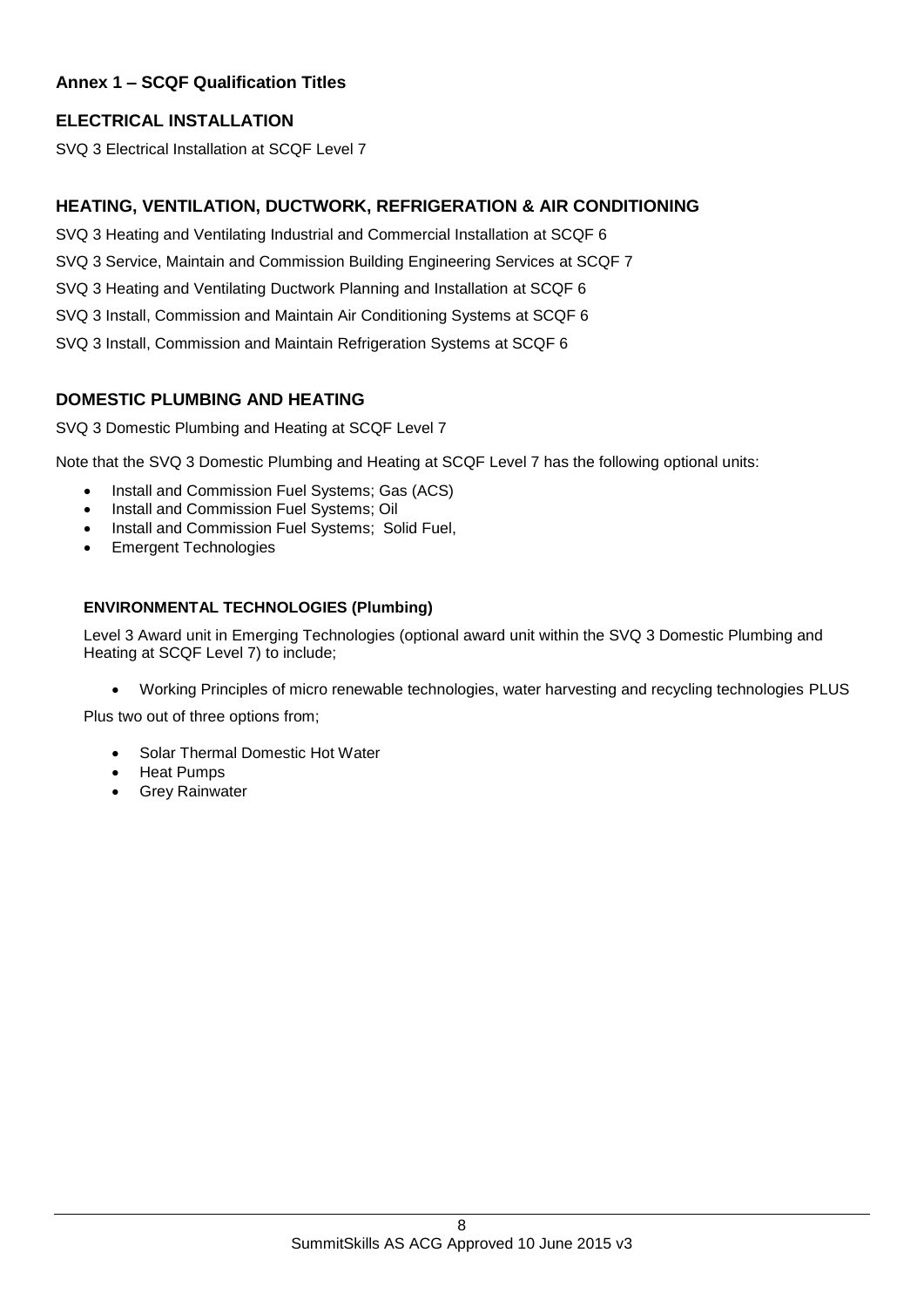**Annex 2 –The requirements of Assessors, Internal Verifiers and External Verifiers for Building Services Engineering competent-based qualifications and relevant associated units** 

## **2.1 Assessors must;**

# **2.1.1**

Be working towards or have achieved one or both of the following standards and continue to practice to those standards;

- Learning and Development Unit 9D Assess workplace competence using direct methods (replacing Unit A2)
- Learning and Development Unit 9DI Assess workplace competences using direct and indirect methods (replacing Units A1/2)

#### **OR**

# **2.1.2**

Have achieved Learning and Development Unit 9D or Learning and Development Unit 9DI or equivalent and possess CPD evidence of practicing to Learning and Development Unit 9D or Learning and Development Unit 9DI.

#### **OR**

## **2.1.3**

Have other suitable "equivalent assessor qualifications" endorsed by SummitSkills and the Awarding Organisation(s), which apply the principles of the Learning and Development Unit 9D and Learning and Development Unit 9DI Units.

For the purposes of quality assurance in centres, other Assessor qualifications which have been accredited by Ofqual may be accepted where the qualifications are based on the above Learning and Development Units. They must be endorsed by SummitSkills and the Awarding Organisation(s).

#### **2.1.4 Occupational Competence**

Have verifiable relevant industry experience and current knowledge of industry working practices and techniques relevant to the occupational working area. This verifiable evidence must be **at or above the level being assessed** and include one or more of the following:

- $\triangleright$  A relevant qualification
- $\triangleright$  Registration with the appropriate industry registration body at the relevant occupational level and grade
- $\triangleright$  Verifiable occupational competence in the qualification(s) and unit(s) they will be assessing
- Demonstrate an understanding and application of the assessment process for the qualification(s) and unit(s) they will be assessing

*For particular units/qualifications the verifiable evidence may need to be above the level of the unit/qualification being assessed. This requirement will be detailed in the "Additional Information" pertaining to specific units/qualifications.*

Assessment of competence-based units/qualifications for electrotechnical and mechanical services occupations will require assessors **to have the relevant qualification** that certifies their competence in key technical areas pertinent to the completion of the unit/qualification.

This occupational competence must include up-to-date knowledge of each industry (for which the assessment is taking place), its settings, legislative and regulatory requirements, codes of practice and guidance.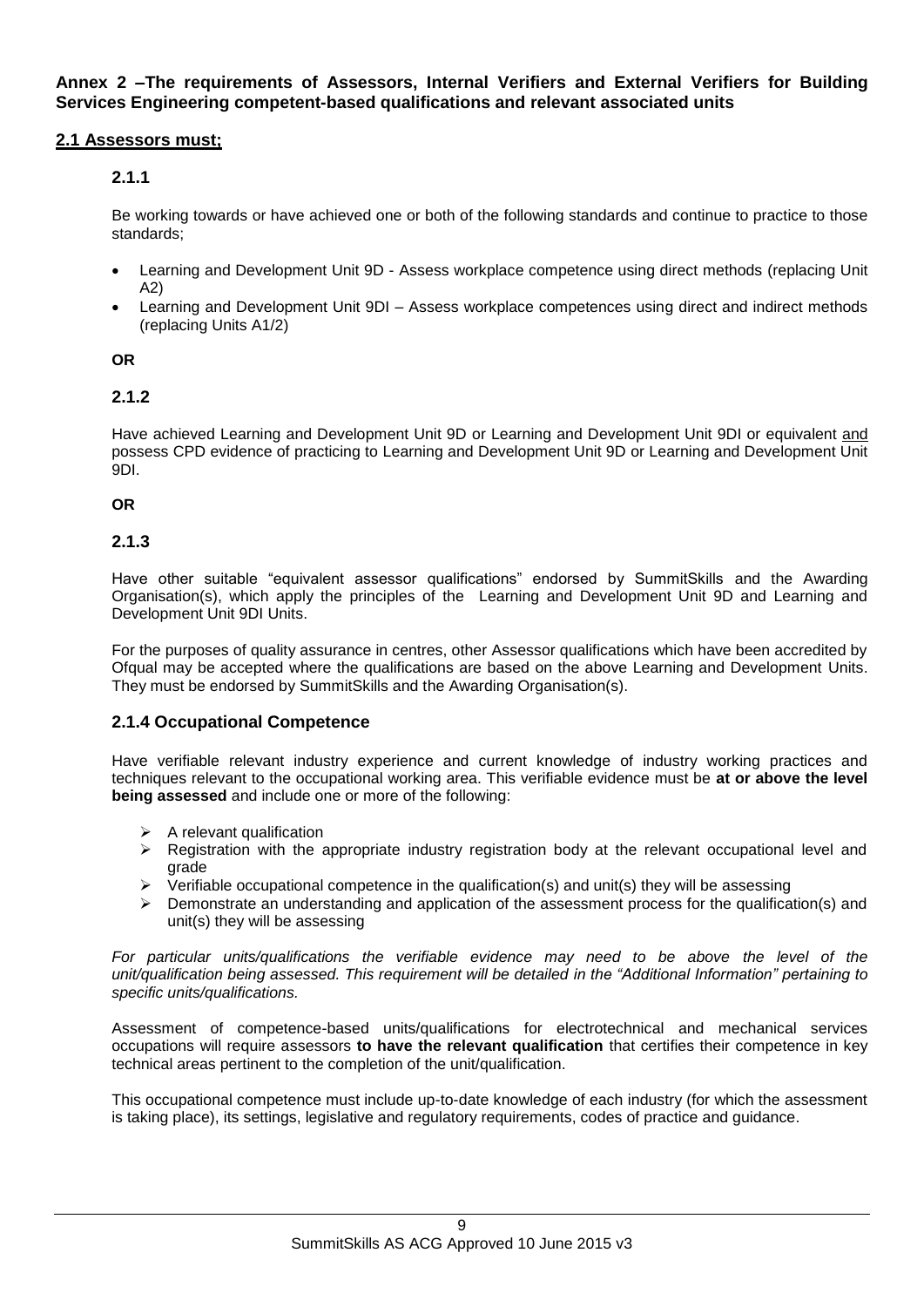# **2.1.5 Assessor Continuing Professional Development**

The occupational competence of assessors must be updated on a regular basis and be periodically reconfirmed via continuing professional development (CPD) via the assessment centres and quality assured by the Awarding Organisation.

It is the responsibility of each assessor to identify and make use of opportunities for CPD, such as industry conferences, access to trade journals, and SSO and Professional Body/Trade Association events, at least twice annually to enhance and upgrade their professional development and technical knowledge. It is imperative that records are kept of all such CPD opportunities/occasions and that they provide evidence of cascading such technical knowledge and industry intelligence to all relevant colleagues.

# **2.2 Internal Verifiers (IV)**

## **2.2.1 IV Role and Competence**

SummitSkills considers the main focus of IVs to be the quality assurance of assessment procedures. The IV is also required to have a minimum of occupational experience evidenced by having a Building Services Engineering sector related qualification or proven sector competence/experience plus access to relevant "occupational expertise" to enable them to conduct their role as internal verifier appropriately. This evidence and access to "occupational expertise" is internally quality assured by the Centre(s) and externally quality assured by the Awarding Organisation.

#### **2.2.2. Internal verifiers must:**

Be working towards or have achieved the Learning and Development Unit Internally Monitor and Maintain the Quality of Workplace Assessment (L&D11 replaces V1 and D34) and continue to practice to that standard; **OR**

Have achieved equivalent and possess CPD evidence of practicing to L&D11 Standard.

**AND**

Demonstrate an understanding of the assessment process for the qualification(s) and unit(s) they will be internally verifying

#### **2.2.3 IV Continuing Professional Development**

The occupational experience of IVs must be updated on a regular basis and be periodically reconfirmed via continuing professional development (CPD) via the assessment centres and quality assured by the Awarding Organisation.

It is the responsibility of each IV to identify and make use of opportunities for CPD, such as industry conferences, access to trade journals, and SSO and Professional Body/Trade Association events, at least twice annually to enhance and upgrade their professional development and technical knowledge.

It is imperative that current records are kept of all such CPD opportunities/occasions.

# **2.2.4**

Other IV qualifications may be accepted provided that the qualification can be shown to cover L&D11as above.

For the purposes of quality assurance in centres, other IV qualifications which have been accredited by Ofqual may be accepted where the qualifications are based on the above Learning and Development NOS. These must be endorsed by SummitSkills and the Awarding Organisation(s).

# **2.3 External Verifiers (EV)**

# **2.3.1 EV Role and Competence**

External Verifiers must;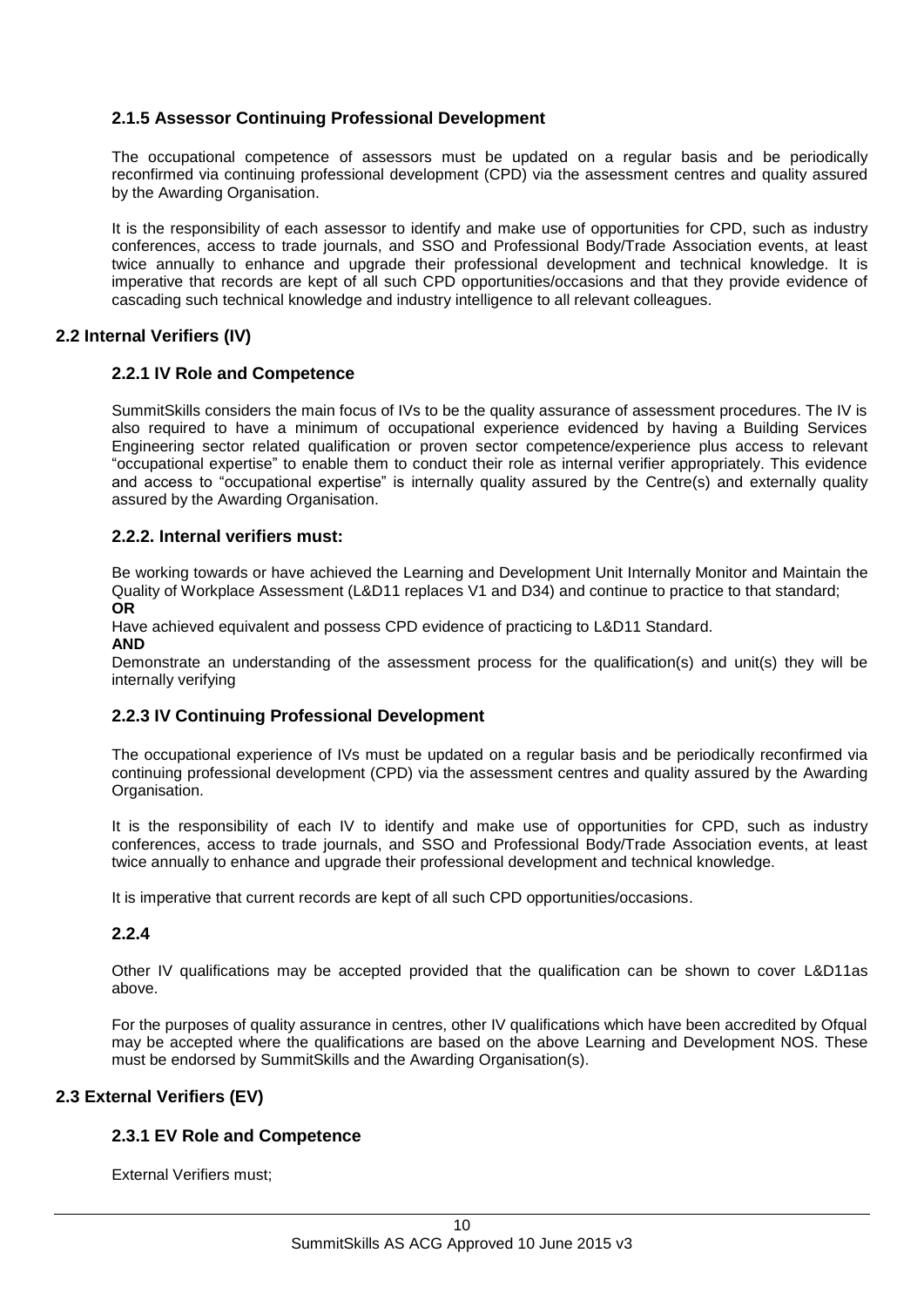- $\triangleright$  Be accountable to the Awarding Organisation
- $\triangleright$  Have achieved Learning and Development Unit 12 (L&D12) External Monitor and Maintain the Quality of Workplace Assessment (replaces V2 and D35) or have achieved equivalent
- Possess CPD evidence of practicing to L&D12
- $\triangleright$  Demonstrate an understanding of the assessment process
- $\triangleright$  Have no connections with the assessment centre, which may constitute a conflict of interest, in order to maintain objectivity
- Have verifiable relevant sector competence. This verifiable evidence must be **at or above the level being audited** and include one or more of a relevant occupational qualification (Examples are listed in section 2.5 of this Annex) or be registered with the appropriate industry registration body at the relevant occupational level and grade.
- $\triangleright$  Have sufficient and relevant technical/occupational understanding in the qualification(s)/unit(s) being verified
- $\triangleright$  Be fully conversant with the standards and performance criteria in the units to be assessed.
- $\triangleright$  Be able to provide centres with advice and guidance on assessment and internal verification procedures

## **2.3.2 EV Continuing Professional Development**

The occupational competence of EVs must be updated on a regular basis and be periodically reconfirmed via continuing professional development (CPD) and recorded by the assessment centres and quality assured by the Awarding Organisation.

It is the responsibility of each EV to identify and make use of opportunities for CPD, such as industry conferences, access to trade journals, and SSO and Professional Body/Trade Association events, at least twice annually to enhance and upgrade their professional development and technical knowledge.

It is imperative that records are kept of all such CPD opportunities/occasions and that they provide evidence of cascading such technical knowledge and industry intelligence to all relevant colleagues.

#### **2.4 Expert Witnesses**

Where **"Expert Witnesses"** are used in the assessment process identified above they must be;

- $\triangleright$  Sector competent individuals who can attest to the learner's performance in the workplace.
- $\triangleright$  It is not necessary for expert witnesses to hold an assessor qualification, as a qualified assessor must assess the performance evidence provided by an expert witness.
- $\triangleright$  Evidence from expert witnesses must meet the tests of validity, reliability, authenticity and sufficiency.
- Expert witnesses will need to demonstrate:
	- 1. They have relevant current knowledge of industry working practices and techniques
	- 2. That they have no conflict of interest in the outcome of their evidence
	- 3. They understand the unit(s) and qualification(s) for which they are providing evidence

#### **2.5 Attesting to Occupational Competence for Assessors, IVs and EVs**

This Assessment Strategy explains that Assessors, Internal Verifiers and External Verifiers must either be able to demonstrate that they are registered and up-to-date with their registration with an appropriate approved industry registration body **or** have one or more of a relevant occupational qualification to ensure that they can be regarded as occupational competent in terms of assessing or verifying the relevant qualifications, and units therein, identified in Annex 1.

#### **NOTE**

- **The suitability or otherwise of individual assessors, IVs and EVs for Electrical installation and for Domestic Plumbing & Heating is determined solely and exclusively by the Scottish Joint Industry Board (SJIB). This does not include the HVACR industries which have separate arrangements.**
- $\triangleright$  Assessors and verifiers who have relevant qualifications which are not competence-based must provide verifiable evidence that they are occupationally competent. This evidence must demonstrate that the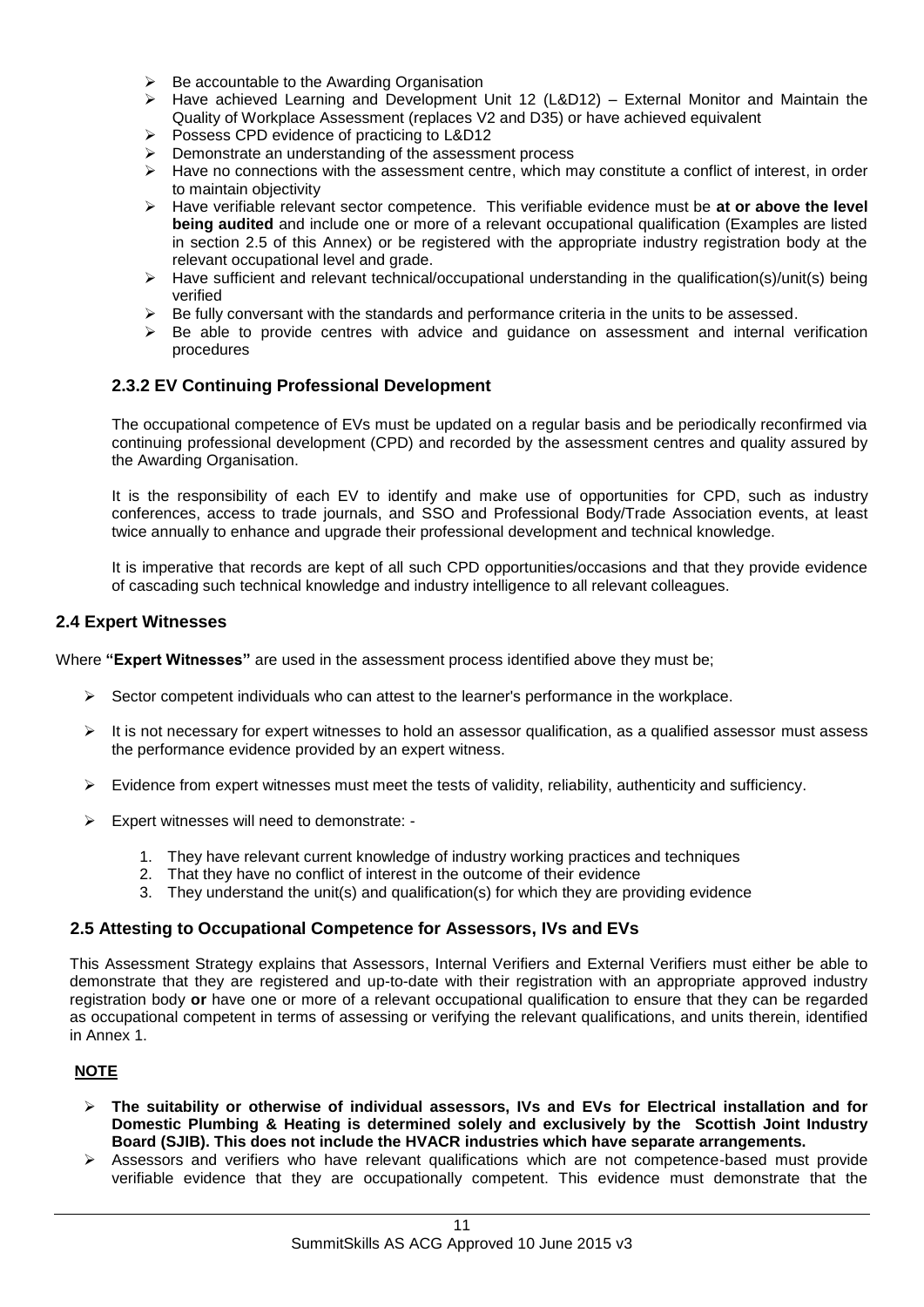assessor/verifier has up-to-date knowledge of the industry/occupation (for which the assessment is taking place), its settings, legislative and regulatory requirements, codes of practice and guidance

## **Annex 3 - Industry arrangements for the "Assessment of Occupational Competence"**

The "Assessment of Occupational Competence" is an independent part of the assessment process. Each industry will have its own arrangements which will be compliant with the following requirements.

Details of these assessments will be based on "Industry Recommendations" relating to Key Safety-Critical Aspects as outlined in Section 4 and will be arranged and agreed between the Awarding Organisation for the relevant components of the SVQ and the particular industry/occupation using those qualifications. Each Awarding Organisation shall also apply the principles specified in Annex 4 of this strategy, thus ensuring a nationally consistent approach of "Assessment of Occupational Competence" for the industry/occupation concerned.

The design, resource implications, administration and quality assurance requirements for each "Assessment of Occupational Competence" will be determined and agreed by SummitSkills, the industry and the Awarding Organisations in order that there is no disadvantage to the candidate or detriment to the industry in terms of individuals being able to demonstrate "occupational competence".

Any of the above should be cost effective and imply no additional unreasonable burden or expenditure for Awarding Organisations.

Further information is provided in Annex 5.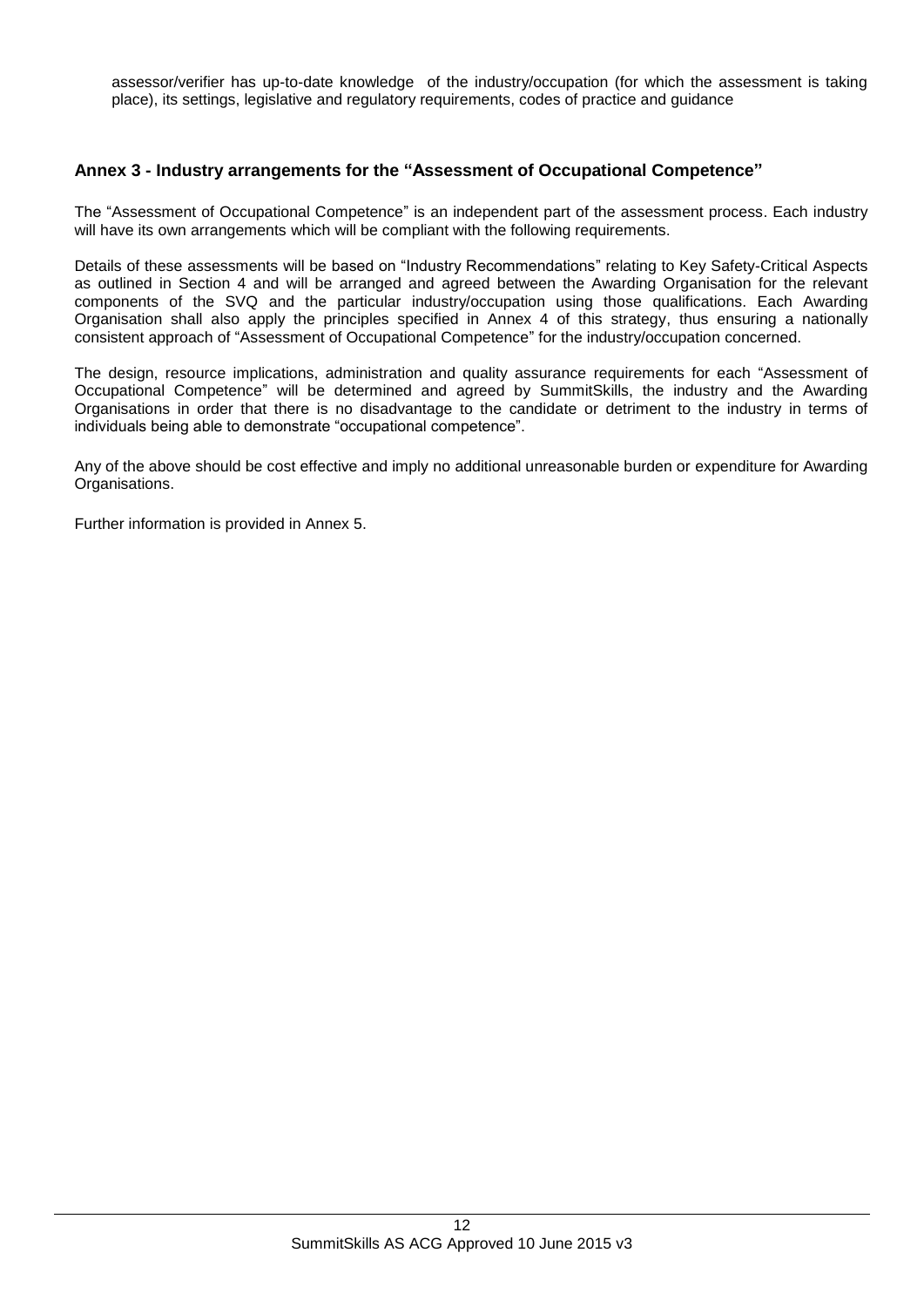## **Annex 4 – Arrangements between organisations providing the facilities for the "Assessment of Occupational Competence" and Awarding Organisations**

## **1. Introduction**

- 1.1 The "Assessment of Occupational Competence" is a part of the assessment process/requirements for the qualification structures identified in this assessment strategy (Annex 1), it is an independent activity or activities which are conducted as part of the assessment process to confirm occupational competence.
- 1.2 Each industry will have its own requirements which are compatible to and reflect their particular necessities in terms of assessing occupational competence (Annex 3) in an "independent structure". These arrangements and the assessment methodology will be agreed between SummitSkills in partnership with industry representatives and Awarding Organisations accordingly.
- 1.3 The **Heating & Ventilating, Refrigeration & Air Conditioning** industries will maximise the facilities in approved delivery/assessment centres that will provide an independent, controlled and designated assessment environment within its learning and assessment resource for the purpose of the "Assessment of Occupational Competence" for the identified qualification in question.
- 1.4 The **Domestic Plumbing and Heating** industry will maximise the facilities in approved delivery/assessment centres that will provide an independent, controlled and designated assessment environment within its learning and assessment resource for the purpose of the "Assessment of Occupational Competence" for the identified qualification in question.
- 1.5 The **Electrical Installation** industry will use an industry prescribed "Assessment of Occupational Competence" facilitated by organisations approved, in Scotland, by Scottish Joint Industry Board (SJIB)<sup>1</sup>.

NOTE 1: **SJIB** was founded in 1969 by SELECT and Unite the Union. The SJIB portfolio includes the intellectual copyright for the Final Integrated Competence Assessment (FICA) for the BES industries in Scotland. Therefore the SJIB has the responsibility and accountability for the quality and rigour of the industry's "Assessment of Occupational Competence" in terms of provision, facilities, health & safety, marking regime and assessment methodology and quality assurance

#### **2. Purpose**

- 2.1 The purpose of these Arrangements is to define the roles and responsibilities of the organisations and bodies involved with facilitating, managing and administering the "Assessment of Occupational Competence" for each industry.
- 2.2 These Arrangements only relate to the qualifications identified in Annex 1 of this assessment strategy or their revisions/replacements as determined by SummitSkills.

#### **3. Roles and Responsibilities**

- 3.1 Electrical Installation, Domestic Plumbing and Heating
	- 3.1.1 The "Assessment of Occupational Competence" requirements will be determined by SummitSkills in partnership with industry representatives and Awarding Organisations
	- 3.1.2 The "Assessment of Occupational Competence" venues and facilities will be provided by Awarding Organisation approved centres and comply with the requirements identified in 3.1.1
	- 3.1.3 Awarding Organisation Internal Verifiers (IVs) and External Verifiers (EVs) will be responsible for quality assuring the "Assessment of Occupational Competence" venues and facilities in accordance with the Awarding Organisation's compliance requirements
- 3.2 Electrical Installation:

*For the purpose of these Arrangements organisations approved to provide the "Electrotechnical Assessment of Occupational Competence " will be referred to as "EAOC Centres"*

3.2.1 The "Electrotechnical Assessment of Occupational Competence" requirements will be determined and prescribed by the SJIB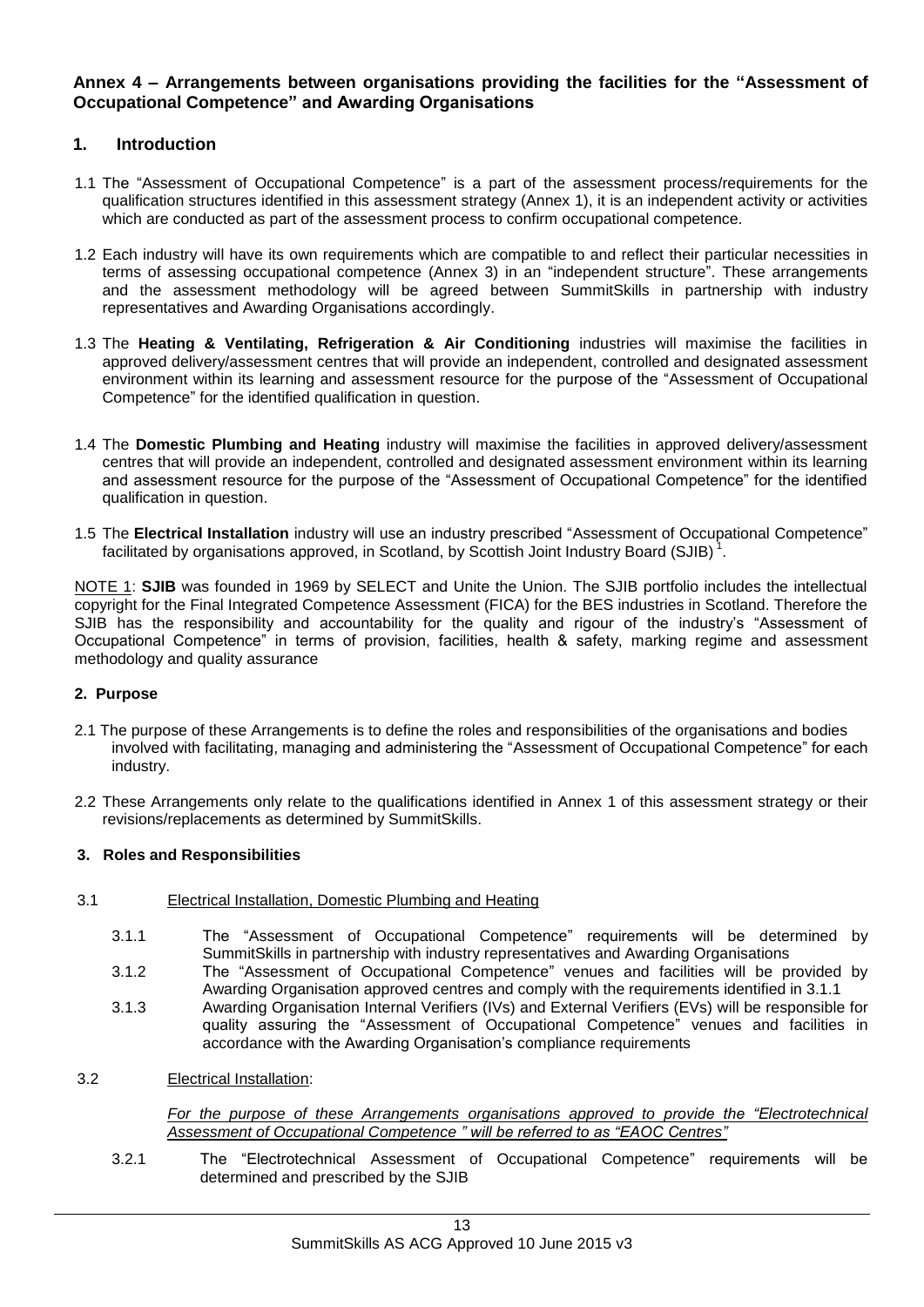- 3.2.2 The "Electrotechnical Assessment of Occupational Competence" facilities will be provided by *"EAOC Centres"* approved by the SJIB in accordance with the SJIB industry endorsed Centre Approval Specification
- 3.2.3 The SJIB will be responsible for quality assuring the rigour and assessment methodology associated with the "Electrotechnical Assessment of Occupational Competence" facilities and assessment requirements in accordance with the SJIB industry endorsed *"EAOC Centres"*  Approval Specification
- 3.2.5 The SJIB will provide Awarding Organisation EVs summaries of the annual monitoring visit criteria, procedures and reports, as appropriate, for *"EAOC Centres"* who are approved to provide the "Electrotechnical Assessment of Occupational Competence" facility
- 3.2.6 The SJIB will provide Awarding Organisation IVs and EVs, as appropriate, a summary of the principles of the "Electrotechnical Assessment of Occupational Competence" marking regime and criteria in terms of its integrity, robustness and consistency"
- 3.2.7 The SJIB will work in partnership, as appropriate, with Awarding Organisations to address any candidate grievances related to the "Electrotechnical Assessment of Occupational Competence"
- 3.2.8 SummitSkills and the SJIB will be responsible for the maintenance of the "Electrotechnical Assessment of Occupational Competence" component of the SVQ

#### 3.3 Domestic Plumbing & Heating

- 3.3.1 The "Assessment of Occupational Competence" requirements will be determined by SummitSkills in partnership with industry representatives and Awarding Organisations.
- 3.3.2 The "Assessment of Occupational Competence" facilities will be provided by Awarding Organisations' approved centres and comply with the requirements of SummitSkills in partnership with industry representatives and Awarding Organisations
- 3.3.3 Awarding Organisation Internal Verifiers (IVs) and External Verifiers (EVs) will be responsible for quality assuring all aspects of the "Assessment of Occupational Competence" in accordance with the Awarding Organisations' compliance requirements.

## 3.4 HVACR

- 3.4.1 The "Assessment of Occupational Competence" requirements will be determined by SummitSkills in partnership with industry representatives and Awarding Organisations.
- 3.4.2 The "Assessment of Occupational Competence" facilities will be provided by Awarding Organisations' approved centres and comply with the requirements of SummitSkills in partnership with industry representatives and Awarding Organisations as identified in 3.4.1
- 3.4.3 Awarding Organisation Internal Verifiers (IVs) and External Verifiers (EVs) will be responsible for quality assuring all aspects of the "Assessment of Occupational Competence" in accordance with the Awarding Organisations' compliance requirements.

#### **4. Currency of these Arrangements**

It is expected that the currency of these Arrangements will match with the accreditation period of the qualifications, or units therein as relevant, as identified in Annex 1. SummitSkills, in partnership with the Awarding Organisations and any relevant approval organisation(s) associated with these Arrangements will review the Arrangements biannually or as appropriate subject to any revisions to the qualifications identified in Annex 1.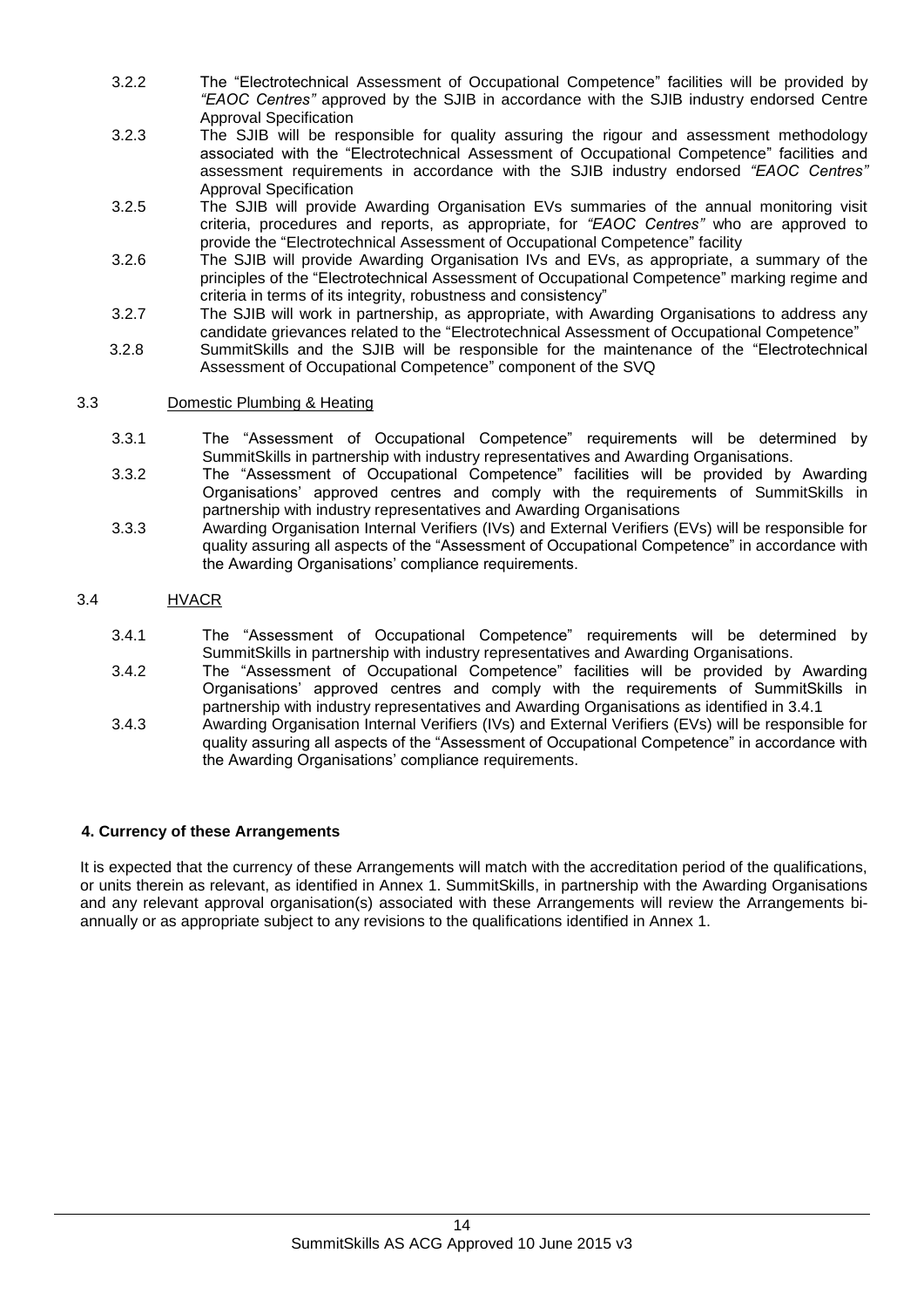# **Annex 5 – Exemptions for Electrical Installation, Plumbing and Heating, and HVACR**

This section is provided to centres, assessors and other stakeholders and captures exemptions that apply to the SVQ3 Electrical Installation at SCQF Level 7. In particular it defines those areas of the SVQ (which is based on NOS) that do not apply to Scotland and hence should form no part of the training delivery or of the assessment. Note that these 'deviations' from the SVQ form part of the '**range** related to specific performance and knowledge and understanding criteria. These will have no negative impact on candidate achievement and/or full SVQ certification.

# **5.1 Electrical Installation**

#### **a. Exemptions – range items that do not apply to Scotland for the SVQ3 Electrical Installation @SCQF Level 7**

| <b>NOS</b> | <b>Title</b>                                                             | Area                                             | Ref               |
|------------|--------------------------------------------------------------------------|--------------------------------------------------|-------------------|
| SUMET05    | Install and connect electrical cables,<br>conductors, wiring systems and | Range related to<br>performance criteria.        | 1.9, 2.13 & 2.14  |
|            | equipment.                                                               | Range related to knowledge<br>and understanding. | 1.9, 2.13 & 2.14. |
| SUMET06    | Inspect and test electrical systems<br>and equipment.                    | Range related to<br>performance criteria.        | 4.9, 5.13 & 5.14. |
|            |                                                                          | Range related to knowledge<br>and understanding. | 4.9, 5.13 & 5.14. |
| SUMET07    | Commission electrical systems and<br>equipment.                          | Range related to<br>performance criteria.        | 2.13 & 2.14       |
|            |                                                                          | Range related to knowledge<br>and understanding. | 2.13 & 2.14.      |
| SUMET08    | Identify and rectify faults in<br>electrical systems and equipment.      | Range related to<br>performance criteria.        | 3.9, 4.13 & 4.14. |
|            |                                                                          | Range related to knowledge<br>and understanding. | 3.9, 4.13 & 4.14. |
| SUMET09    | Maintain electrical systems and<br>equipment.                            | Range related to<br>performance criteria.        | 3.9, 4.13 & 4.14. |
|            |                                                                          | Range related to knowledge<br>and understanding. | 3.9, 4.13 & 4.14. |

# **b. Additions – areas not covered by the NOS but are needed for Scotland**

None

# **c. Final Integrated Competence Assessment (FICA) – specific guidance**

The modern apprenticeship (MA) in Electrical Installation comprises three elements, the Electrical Installation course programme (6 units), the SVQ3 Electrical Installation at SCQF Level 7, and the final integrated competence assessment (FICA) which forms part of the SVQ structure. Completion of the full SVQ and subsequent MA can only be met when all six units are complete and thereafter the FICA is passed, and only when these elements are part of the SJIB Apprenticeship, SJIB Adult Training Scheme or SJIB Crediting Electrotechnical Competence (CEC) Scheme.

# **d. Other – any critical guidance not covered above**

None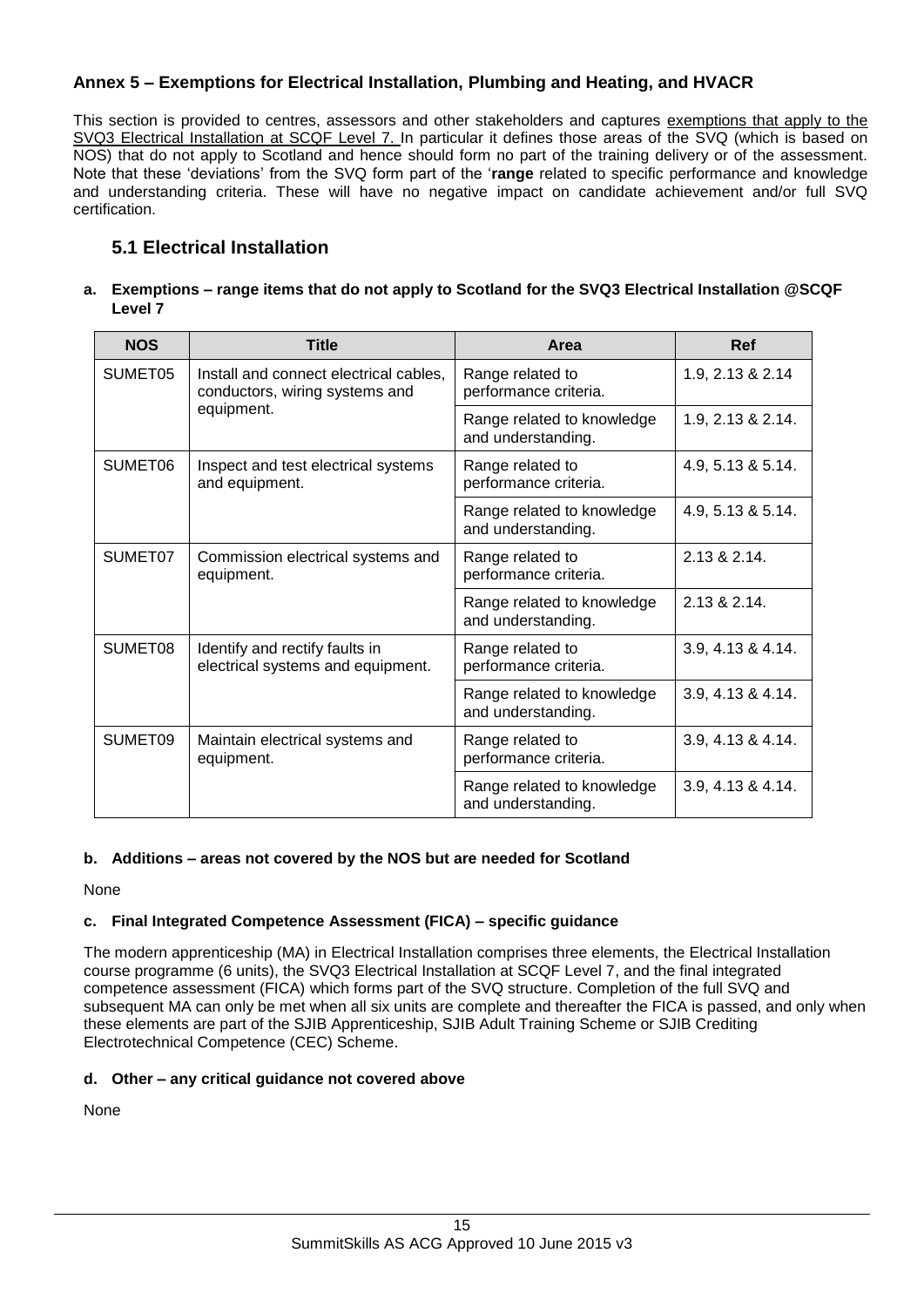# **5.2 Plumbing & Heating**

## **a. Exemptions – NOS details that do not apply to Scotland**

Although referred to in the National Occupational Standards no references are made to pre-1919 properties (Historic Scotland listed building properties). Energy efficiency is delivered throughout the qualification and is embedded in the environmental and central heating units in relation to a property circa 1950. Research into different age properties is a requirement for learners and continues into heating design with differing 'U' values providing awareness of the industry standards for building materials.

#### **b. Additions – areas not covered by the NOS but are needed for Scotland**

None

## **c. Final Competence Assessment (FCA)– specific guidance**

The term Final Competence Assessment (FCA) specifically relates to a means of assessment of the safety critical aspects for the SVQ. It is an independent holistic assessment of the SVQ candidate's occupational competence (skills and knowledge) via an assessment process as required by the industry and approved by the Awarding Body. This final assessment is a mandatory requirement for the achievement of the full qualification.

Evidence of a candidate's involvement, relevant experience and progressive competence development in the identified safety-critical and technically critical aspects of the qualification must be provided before the FCA.

Competence of these safety critical aspects must be assessed via simulated conditions.

- activities relating to limited scope electrical work
- as relevant, the installation, connection and servicing/maintenance of fuel systems and equipment gas; oil; solid fuel
- as relevant, the installation, connection and servicing/maintenance of hot/cold water systems and equipment, unvented water
- backflow prevention

It must be independent from the normal teaching and learning programme of the candidate although the same facilities equipment and materials used in training can be utilised for the formal assessment. There is no requirement for an independent assessor to carry out final competence assessment, although it would be seen as good practice to use an assessor who has not been involved in the training of the candidate where time and staff resources within the centre permit this.

As holistic an approach as possible is to be encouraged towards final competence assessment. Due to the large range of the safety critical points it is permissible to use a series of FCAs, scheduled at appropriate points throughout the programme, to gather evidence of the relevant safety critical aspects the candidate is being assessed on. Any FCA should be undertaken at a point that suits both centre delivery and the readiness of the candidate to undertake such an assessment. Evidence of all key safety critical aspects relevant to the SVQ must be gathered under simulated conditions in a realistic work environment and made available for external verification.

#### **d. Other – any critical guidance not covered above**

- **Working Environment** Relates to light commercial, Domestic, Agricultural, Horticultural, Leisure and entertainment, Residential medical and care facilities and Public service establishments. The SVQ Level 3 qualification is for the Domestic Plumber and in some cases certain types of work would not be undertaken in some of the above. Work would be undertaken in the domestic part in the above but further training would be required in some of the specialist areas.
- **Limited Scope Electrical Work** Candidates must be assessed under a 3:1 ratio of candidates to assessor for limited scope electrical work associated with plumbing.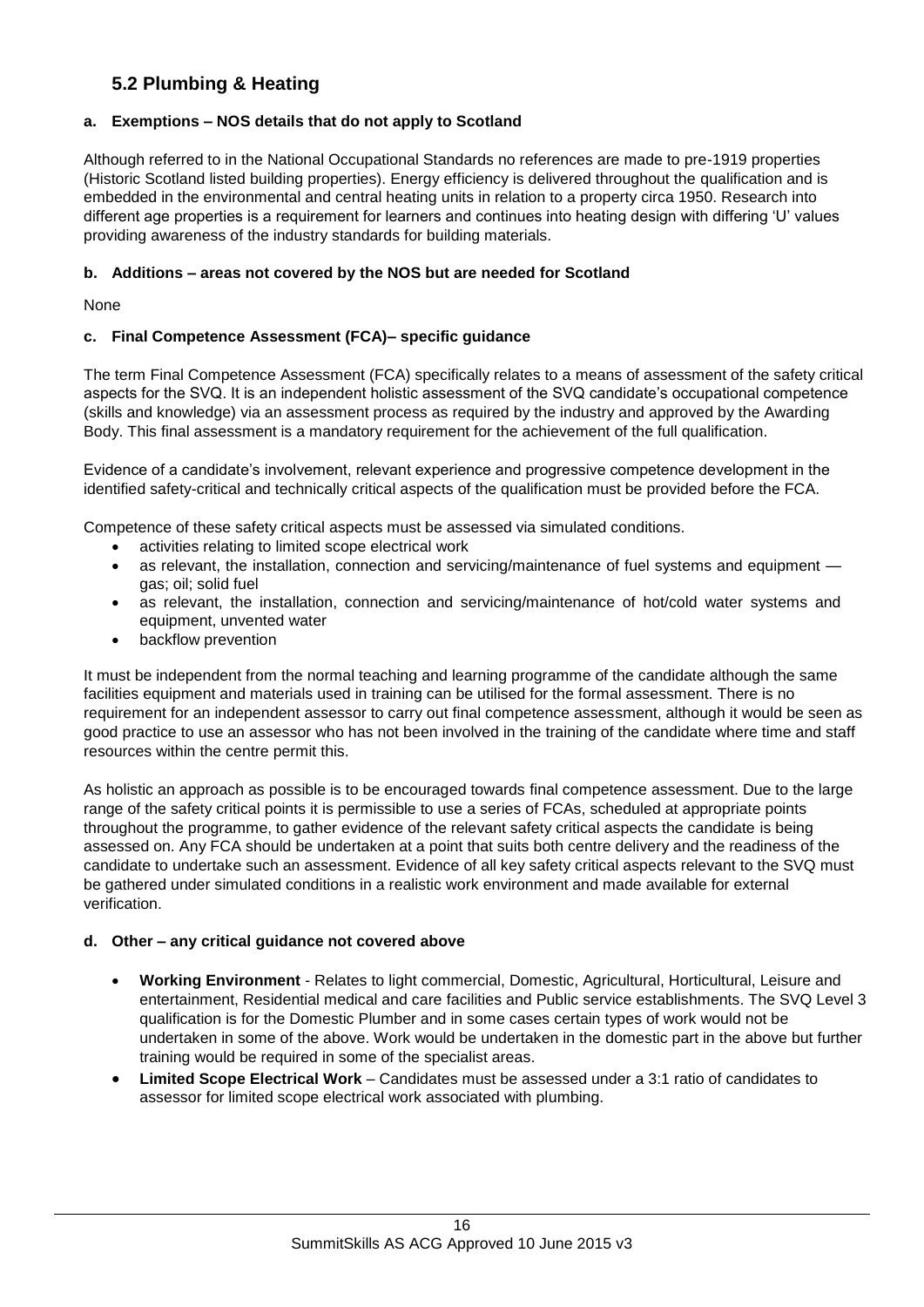## **COURSE PROGRAMME UNITS**

In meeting the requirements of the 9 NOS Units which comprise the Level 3 SVQ Award in Domestic Plumbing & Heating the contents of the undernoted course programme units must be delivered in full to candidates;

- Unit 1 (Apply Health & Safety Legislation and Working Practices (Mechanical Services)
- Unit 2 Apply Environmental Legislation, Working Practices & Principles (Mechanical Services)
- Unit 3 Maintain Working Relationships & Oversea Work Activities
- Unit 4 Install & Commission Hot & Cold Water Systems
- Unit 5 Install & Commission Central Heating Systems
- Unit 6 Carry Out Work On Electrical Systems for the Control (and supply) of Mechanical Services (Limited Scope)
- Unit 7 Install Above Ground Drainage Systems
- Unit 8 Fuels, Ventilation and Combustion
- Unit 9 Working Principles, Installation Options, Regulatory Requirements, for Micro-Renewable Technologies, Rainwater Harvesting and Recycling Technologies.
- Unit 10 Install Sheet Weathering Systems

# **FUEL OPTIONS TO COMPLETE SVQ LEVEL 3 IN PLUMBING AND HEATING**

Candidates undertaking the Level 3 SVQ Award in Domestic Plumbing & Heating MUST select one of the four optional fuel units:

- Install and Commission Fuel Systems; Gas (ACS)
- Install and Commission Fuel Systems; Oil
- Install and Commission Fuel Systems; Solid Fuel
- Install and Commission Fuel Systems; Emergent Technologies

Competence in a fuel option must meet the minimum standards laid down by the appropriate body i.e. Gas Safe (Gas), OFTEC (Oil), HETAS (Solid Fuel) and MCS (Emergent Technologies) and for an SVQ candidate on achievement of the full SVQ result in separate operative registration/recognition with the appropriate body. This in normal course will require a candidate as part of their SVQ to undertake bespoke training leading to an assessment in order to meet the requirements of the appropriate registration/certification/industry body.

The requirements of the National Occupational Standards (NOS) for the above options are covered under the content of undernoted NOS units at SCQF Level 7:

SUMPH 04 – Install & Test Domestic Plumbing & Heating Systems

SUMPH 05 – Service and Maintain Domestic Plumbing & Heating Systems

SUMPH 06 – Inspect & Commission Domestic Plumbing & Heating Systems

SUMPH 07 – Commission Domestic Plumbing & Heating Systems

SUMPH 08 – De-commission Domestic Plumbing & Heating Systems

In addition candidates prior to undertaking one of the four fuel options and as a foundation must receive teaching and training from a specific Fuels, Ventilation and Combustion Unit mapped to the NOS (SUMPH 04, SUMPH 05, SUMPH 06) and SUMPH 07 in order to give the learner an appreciation of the different fuels, ventilation and combustion requirements.

Centres must use Awarding Body/Industry approved training materials for the selected option prior to successful completion of the recognised Fuel Body External Assessment leading to registration with either Gas Safe Register (ACS), OFTEC (OIL), HETAS (Solid Fuel and MCS (Emergent Technologies).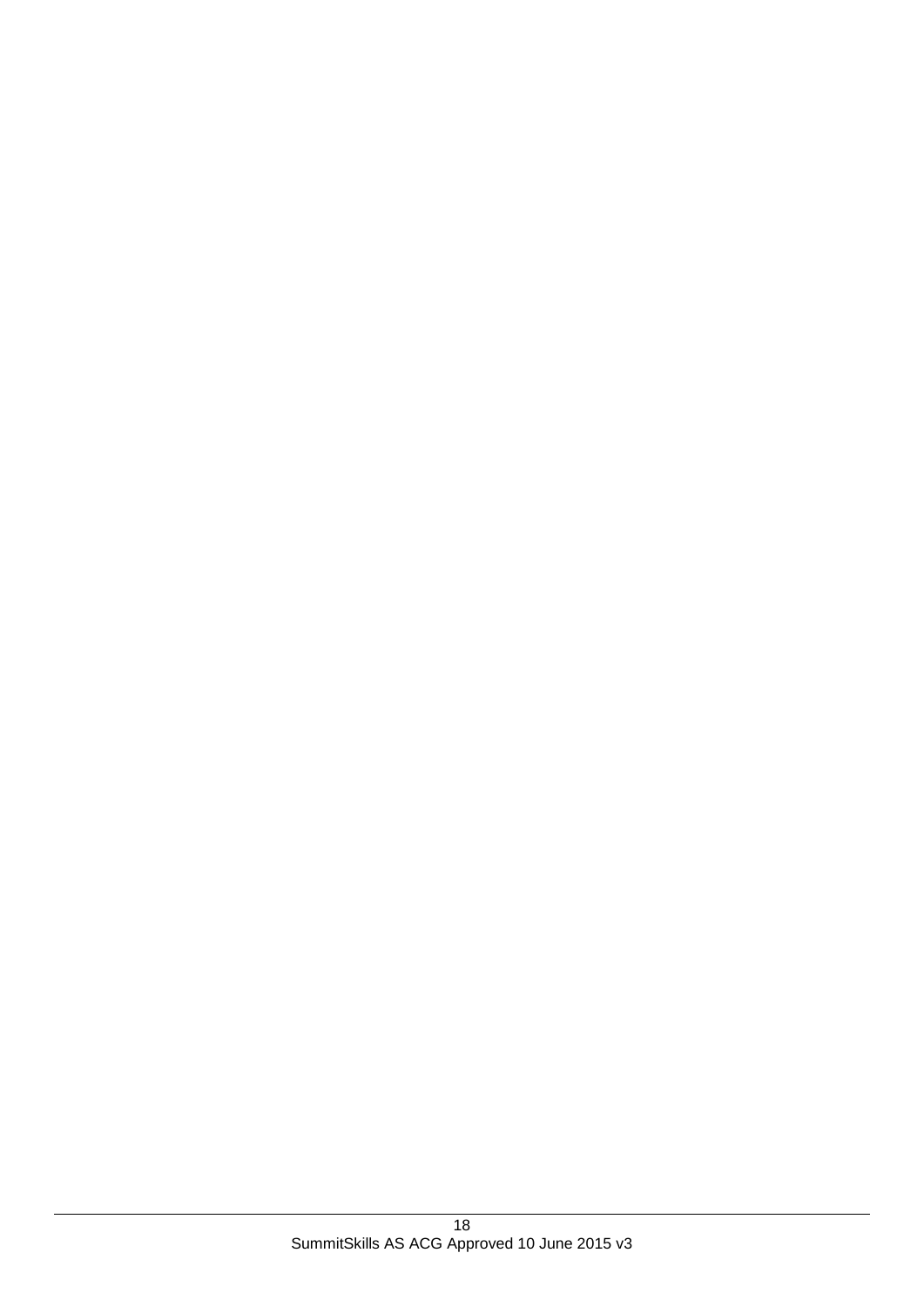# **5.3 HVACR**

- **a. Exemptions – NOS details that do not apply to Scotland** None
- **b. Additions – areas not covered by the NOS but are needed for Scotland** None

## **c. Final Competence Assessment (FCA)– specific guidance**

The term Final Competence Assessment (FCA) specifically relates to a means of assessment of the safety critical aspects for the SVQ. It is an independent holistic assessment of the SVQ candidate's occupational competence (skills and knowledge) via an assessment process as required by the industry and approved by the Awarding Body. This final assessment is a mandatory requirement for the achievement of the full qualification.

Evidence of a candidate's involvement, relevant experience and progressive competence development in the identified safety-critical and technically critical aspects of the qualification must be provided before the FCA.

Please note: The key safety aspects of the SVQ 3 Heating and Ventilating: Ductwork Planning and Installation at SCQF Level 6 may be assessed via simulated conditions . In this SVQ it has been decided that an FCA is not considered the most appropriate method of assessment and the actual assessment of these elements is integrated into the body of the award and are as specified in the NOS for this sector. Where a candidate has not produced site evidence to meet the criteria centres may confirm the competency of the candidate through the use of simulation. The simulated set up must be verified by the appropriate EV to ensure all standards and criteria are met.

Competence of these safety critical aspects must be assessed via simulated conditions.

(Heating and Ventilation, Ductwork)

- As relevant installation, connection and testing within a range of appropriate industrial and commercial heating systems
- Activities related to limited scope electrical work
- As relevant, the installation, connection and servicing/maintenance of fuel systems and equipment gas; oil; solid fuel
- As relevant, the installation, connection and servicing/maintenance of hot/cold water systems and equipment – unvented water; backflow prevention
- As relevant, the installation, connection and service/maintenance of ductwork systems and equipment

(Refrigeration and Air Conditioning)

- Activities relating to F Gas installations/service and maintenance
- Activities relating to limited scope electrical work
- Thermal pipe joining methods welding; brazing; soldering activities
- Pressure testing
- Handling of refrigerants (ODS, Ammonia, HC and CO2)

(Service and Maintenance)

- Activities related to the decommissioning and re-commissioning of appropriate commercial heating systems
- As relevant the installation connection and servicing /maintenance of fuel systems and equipment
- As relevant the connection and servicing/maintenance of hot and cold water systems and components
- Activities related to the service and maintenance of air conditioning systems
- Activities related to the service and maintenance of building services controls system

These must be independent from the normal teaching and learning programme of the candidate although the same facilities equipment and materials used in training can be utilised for the formal assessment. There is no requirement for an independent assessor to carry out final competence assessment, although it would be seen as good practice to use an assessor who has not been involved in the training of the candidate where time and staff resources within the centre permit this.